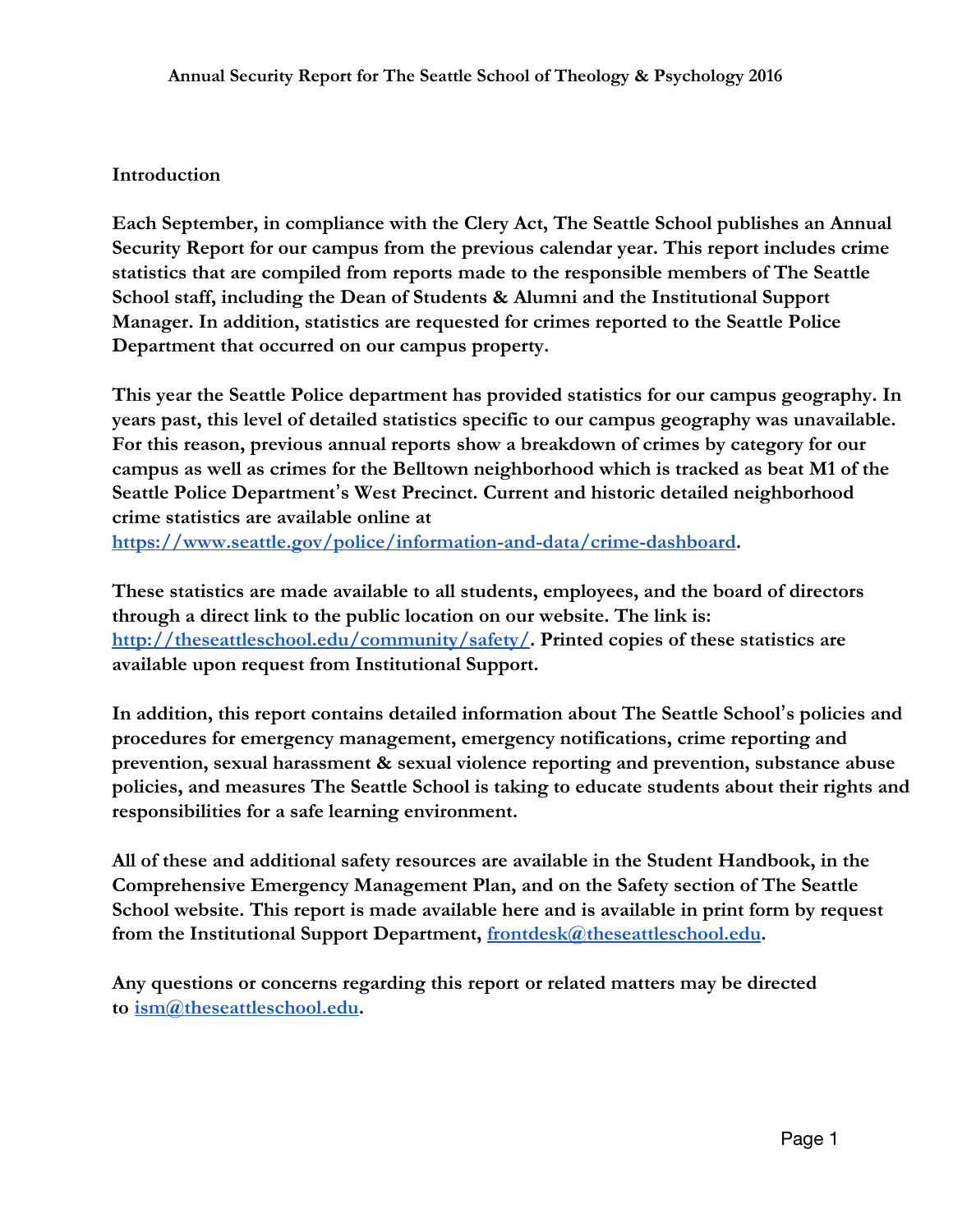### **Campus Crime Statistics**

**The following statistics represent data collected by The Seattle School of Theology & Psychology from reports made to The Seattle School and the Seattle Police Department concerning crimes occurring on our campus geography (defined as our building and immediately adjoining public property: sidewalks and streets) in the 2016 calendar year.**

|                                                                             | <b>On Campus</b> | <b>Adjacent Public Property</b> |
|-----------------------------------------------------------------------------|------------------|---------------------------------|
| Murder & Non-Negligent<br>Manslaughter                                      | $\theta$         | $\overline{0}$                  |
| Negligent Manslaughter                                                      | $\bf{0}$         | $\bf{0}$                        |
| <b>Forcible Sex Offenses</b><br>(e.g. rape, fondling)                       | $\bf{0}$         | $\bf{0}$                        |
| <b>Non-Forcible Sex Offenses</b><br>(e.g. statutory rape, incest)           | $\bf{0}$         | $\bf{0}$                        |
| Robbery                                                                     | $\bf{0}$         | $\bf{0}$                        |
| <b>Aggravated Assault</b>                                                   | $\bf{0}$         | $\bf{0}$                        |
| <b>Burglary</b>                                                             | $\bf{0}$         | $\bf{0}$                        |
| <b>Motor Vehicle Theft</b><br>(Does not include theft from a Motor Vehicle) | $\bf{0}$         | $\bf{0}$                        |
| Arson                                                                       | $\bf{0}$         | $\bf{0}$                        |
| <b>Domestic Violence</b>                                                    | $\bf{0}$         | $\bf{0}$                        |
| <b>Dating Violence</b>                                                      | $\bf{0}$         | $\bf{0}$                        |
| <b>Stalking</b>                                                             | 0                | $\bf{0}$                        |

#### **Reported Crimes on The Seattle School Campus & Immediately Adjoining Public Property**

(Figures are based on reports filed with The Seattle School or the Seattle Police Department)

**The Seattle Police Department does not currently make available statistics for domestic violence by neighborhood. Citywide, in 2013, domestic violence accounted for 30% of all recorded aggravated assaults.**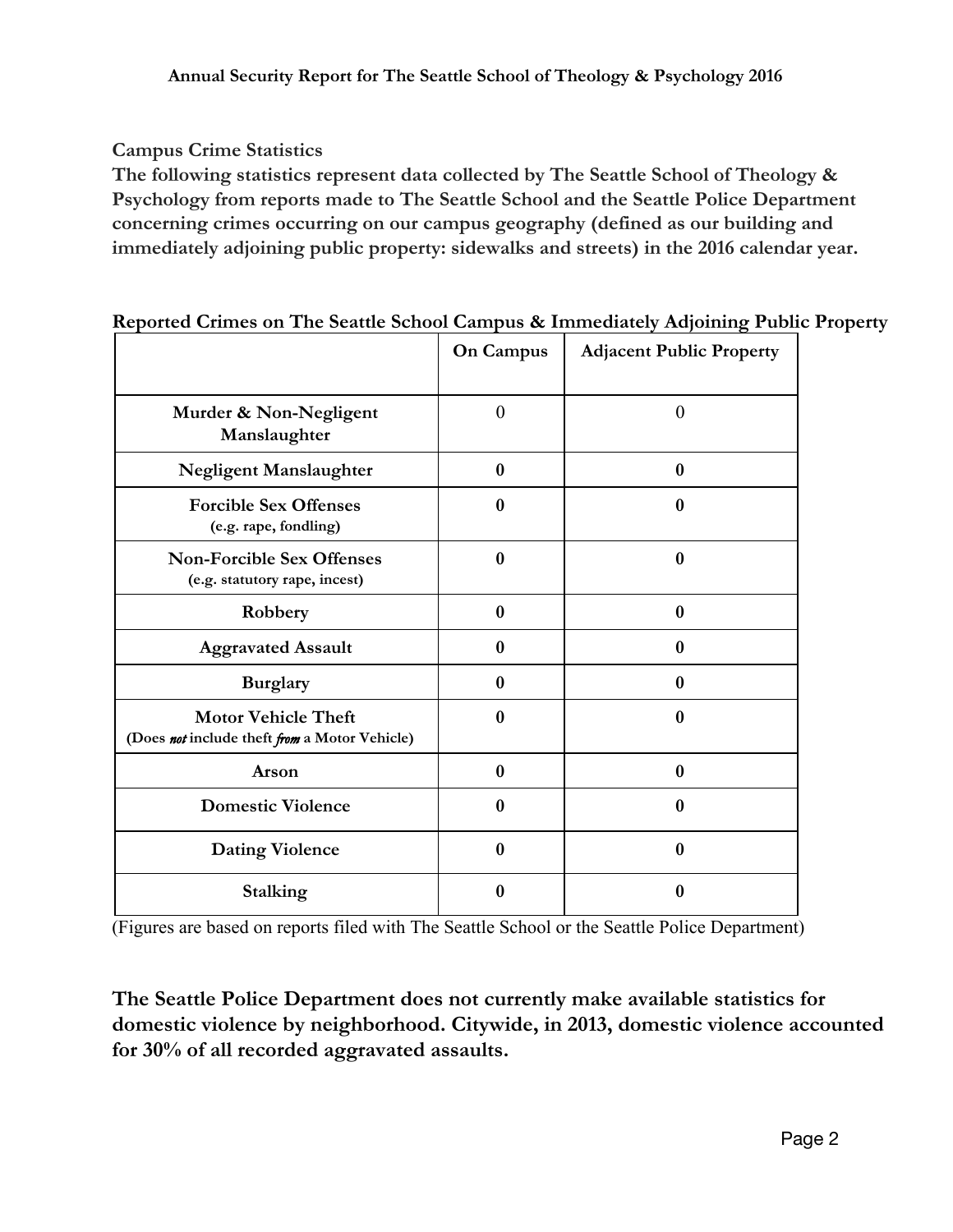|                                                                             | <b>On Campus</b> | <b>Adjacent Public</b><br>Property |
|-----------------------------------------------------------------------------|------------------|------------------------------------|
| Murder & Non-Negligent Manslaughter                                         | $\theta$         | $\Omega$                           |
| <b>Negligent Manslaughter</b>                                               | $\bf{0}$         | $\boldsymbol{0}$                   |
| <b>Forcible Sex Offenses</b><br>(e.g. rape, fondling)                       | $\bf{0}$         | $\bf{0}$                           |
| <b>Non-Forcible Sex Offenses</b><br>(e.g. statutory rape, incest)           | $\bf{0}$         | $\bf{0}$                           |
| Robbery                                                                     | $\bf{0}$         | $\bf{0}$                           |
| <b>Aggravated Assault</b>                                                   | $\bf{0}$         | $\bf{0}$                           |
| <b>Burglary</b>                                                             | $\bf{0}$         | $\bf{0}$                           |
| <b>Motor Vehicle Theft</b><br>(Does not include theft from a Motor Vehicle) | $\boldsymbol{0}$ | 0                                  |
| Arson                                                                       | $\boldsymbol{0}$ | $\bf{0}$                           |
| <b>Domestic Violence</b>                                                    | $\mathbf{0}$     | $\bf{0}$                           |
| <b>Dating Violence</b>                                                      | $\bf{0}$         | $\mathbf{0}$                       |
| <b>Stalking</b>                                                             | 0                | 0                                  |

**Reported Hate Crimes\* on The Seattle School Campus & Immediately Adjoining Public Property**

**\*Crimes are classified as a hate crime when there is evidence that a victim was intentionally selected on the basis of gender, sexual orientation, race, religion, ethnicity, or disability. If a hate crime occurs, it will be identified by nature of the discrimination (i.e. gender, religion, etc.).**

**The City of Seattle does not currently distinguish hate crimes in its available crime statistics sorted by neighborhood.**

**Additional statistics for the 2011 - 2015 calendar years are included as an appendix at the end of this document.**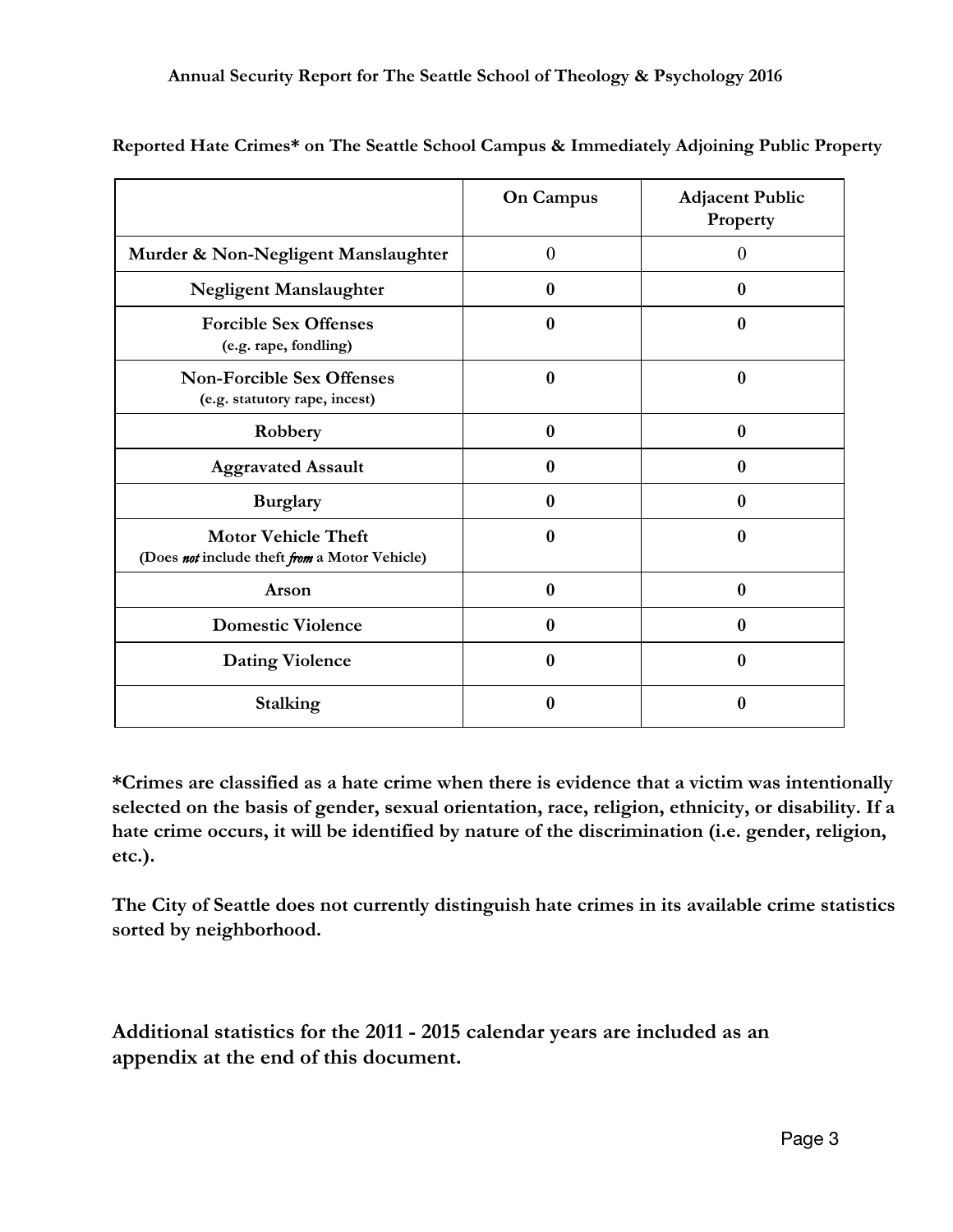# **The Seattle School Safety Policies and Procedures**

## **Notifications and Evacuation**

**The Seattle School's emergency response and evacuation information are available in full, online in our Comprehensive Emergency Management Plan (CEMP), located at: [http://theseattleschool.edu/docs/Comprehensive+Emergency+Management+Plan.p](http://theseattleschool.edu/docs/Comprehensive+Emergency+Management+Plan.pdf) [df.](http://theseattleschool.edu/docs/Comprehensive+Emergency+Management+Plan.pdf) This document is also available in print by request from the Institutional Support Manager. The following policies can be found in the CEMP.**

#### **Timely Warnings and Emergency Notifications**

**Whenever there is an active, ongoing threat to the safety of individuals on or in the vicinity of The Seattle School campus, members of the Emergency Response Team are responsible for distributing clear information to all students, faculty, and staff in a timely manner so that each person can make adequately informed decisions about their personal safety. These are known as Timely Warnings and are issued to all constituents of The Seattle School campus (all students, faculty, staff, and board members).**

- **Depending on the nature of the emergency, timely warnings will include the use of email notification via campus email addresses, building intercom systems, fire evacuation alarms, and newsletter announcements.**
- **Non-emergency but ongoing safety concerns will be communicated to all constituents through safety updates in weekly newsletters and/or special all-campus emails as necessary.**

#### **Evacuation Plan**

**In the event of an emergency requiring evacuation, The Seattle School staff will announce an evacuation using the building's P.A. (public address) system or the automated fire alarm system. If these systems are not working, staff members who are able to safely do so, will perform a walk- through of the building and provide verbal notification of evacuation.**

**When an evacuation is announced everyone inside the building is required to leave immediately and proceed to one of the following two areas:**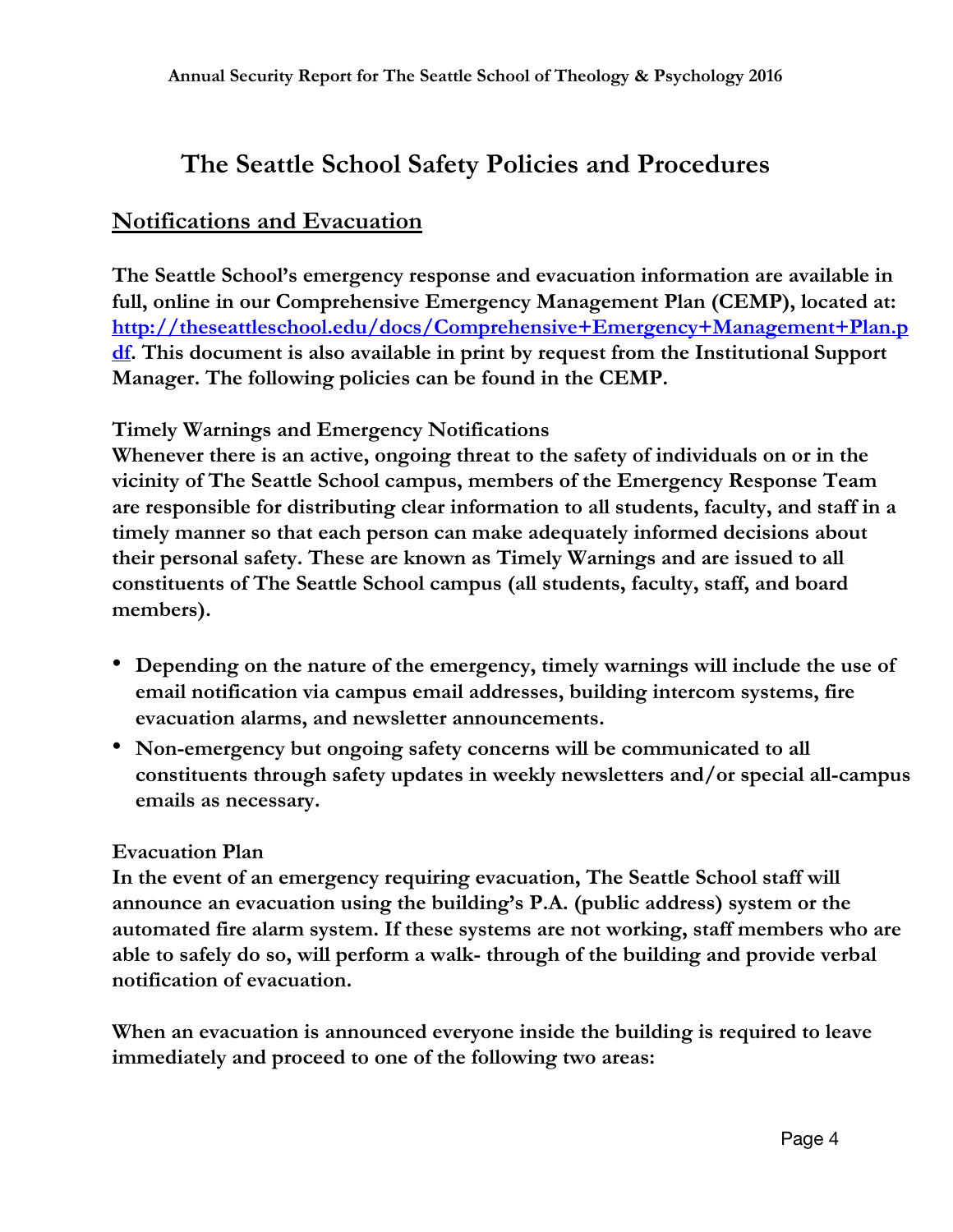**Assembly Area #1: The parking lot directly across the street from the front door – Elliott & Wall. First priority is to gather in this area and await further instructions. In the unlikely event that Assembly Area #1 is compromised, proceed directly to Assembly Area #2: On Alaskan Way – across the railroad tracks on the sidewalk and near the bus stop. As above, wait further instructions. If neither Assembly Area is available, faculty and staff are to use their discretion in directing people at least 50 feet away from the building.**

**Once at the Assembly Area, an "Area Captain" will be selected. The Area Captain will then commence taking a written roll call of all present, and assist in meeting emergency medical needs. This list will be delivered to the Emergency Response Team as soon as possible. All students and staff must remain in the Assembly Area until roll call is completed. This is vital information, as it will be used to determine those in need, as well as to reassure families of the safety of their loved ones.**

## **Building and Safety Policies**

**These policies may be found in the Student Handbook, available online at [http://theseattleschool.edu/docs/2017-18-Student-Handbook-82517.pdf,](http://theseattleschool.edu/docs/2017-18-Student-Handbook-82517.pdf) or in print, by request from the office of the Registrar.**

## **Building Hours**

**Weekday: During the week the building will open at 7:30 a.m. and closes at 9:00 p.m. (8a:00 - 5:00 p.m. on Fridays). The front door will be locked at 6:00 p.m. – a student must present his/her Seattle School Identification card at the front desk to be allowed entrance if they are not known by the front desk staff.**

**Weekend: When classes are meeting the building is open on Saturdays from 11:00 a.m. – 3:30 p.m. and closed on Sunday unless there are intensive courses or conferences scheduled.**

**Building hours are shortened (generally 8:00 a.m. – 4:30 p.m., Monday-Friday) when classes are not in session. Reminder of these shortened hours are on the website and in the newsletter.**

#### **Campus Security/Crime Awareness**

**Students, staff, and faculty are encouraged to report any criminal or suspicious activity, and are made aware of the need for everyone to be responsible for their own**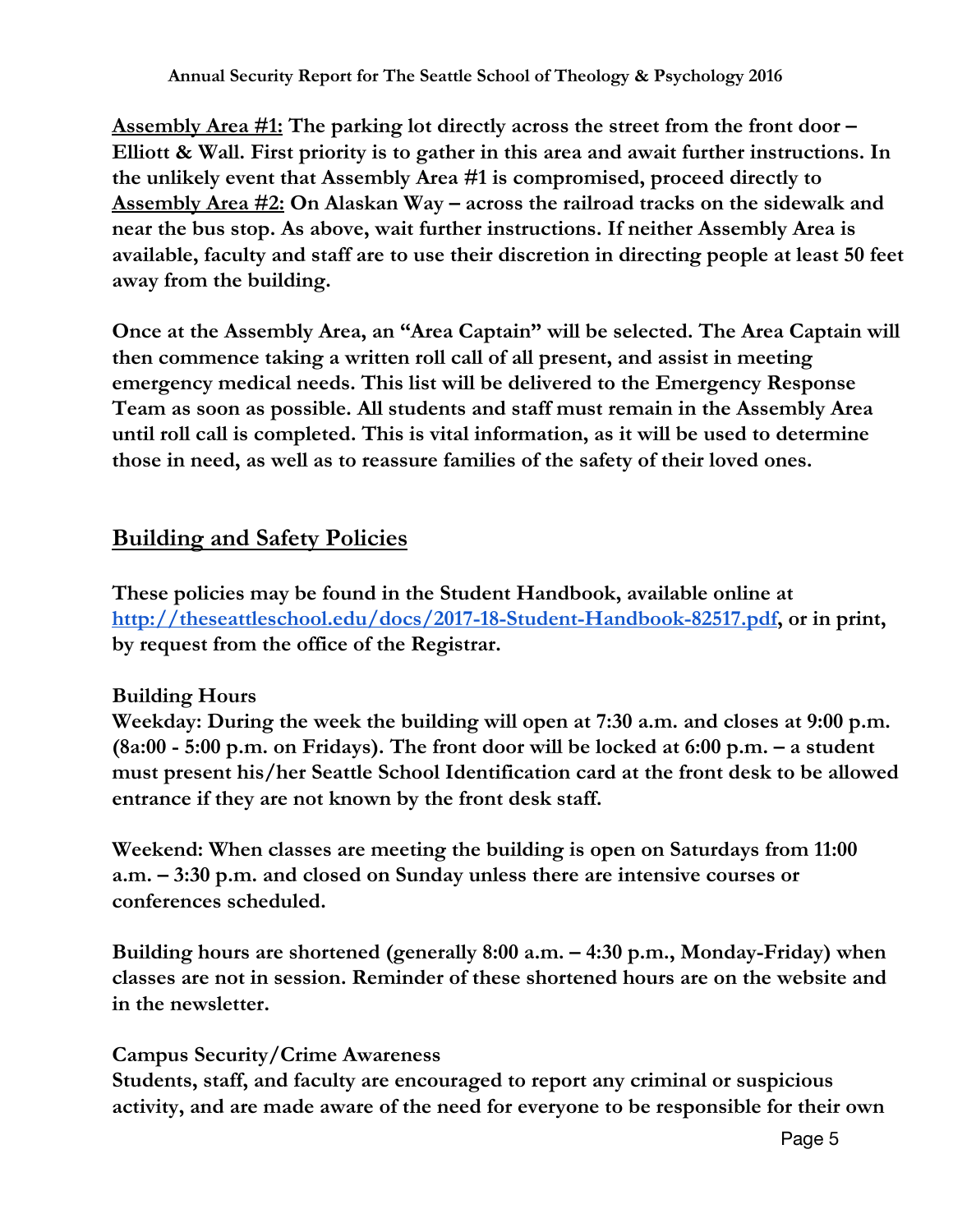**security and the security of others. To file a report, contact the Institutional Support Manager (206-876-6152). When a person files a complaint or applies for assistance, all pertinent information is obtained and is officially documented by the completion of an Accident/Injury/Crime Incident Report.**

## **The Clery Act – Campus Security and Crime Statistics**

**The federal government mandates that every college or institution that provides Title IV Financial Aid to its students must comply with the Clery Act; the new name for the Student Right-to-Know and Campus Security Act. The Seattle School crime statistics are compiled on a yearly basis from daily records maintained by the Facilities Manager. Data from local law enforcement is also included when applicable in an effort to ensure that all crimes are reported. The Seattle School Security Report is posted on the website. Printed versions of this report are readily available from the Institutional Support Department at the front desk.**

## **Fire**

**In the case of a fire:**

- **Pull the nearest fire alarm to alert other persons to exit the building.**
- **At any campus phone dial 9-911.**
- **Give specific information as to the nature of the fire and its specific location.**
- **The campus address is 2501 Elliott Avenue, Seattle, WA 98121, and the phone number is (206) 876-6100.**

**Contact front desk staff to locate nearest fire extinguisher and follow directions on the extinguisher. The three basic ways to put out a fire are (1) take away its fuel, (2) take away its air (smother it), and (3) cool it with water or fire extinguishing chemicals. Never use water on an electrical fire; rather use only fire extinguishing chemicals.**

## **Health**

**If a situation is obviously life-threatening, such as heart attack, choking, or severe injury: at any campus phone dial 9-911. Give specific information as to the nature of the problem and the specific location of the injured person. The campus address is 2501 Elliott Avenue, Seattle, WA 98121, and the phone number is (206) 876-6100.**

**First-aid kits are located on all floors: 2nd/Ground floor kit is at the front desk, the 3rd floor kit is located just outside the Large Classroom and the 4th floor kit is located in the Northwest corner in the kitchen area. A list of First-Aid Certified employees is**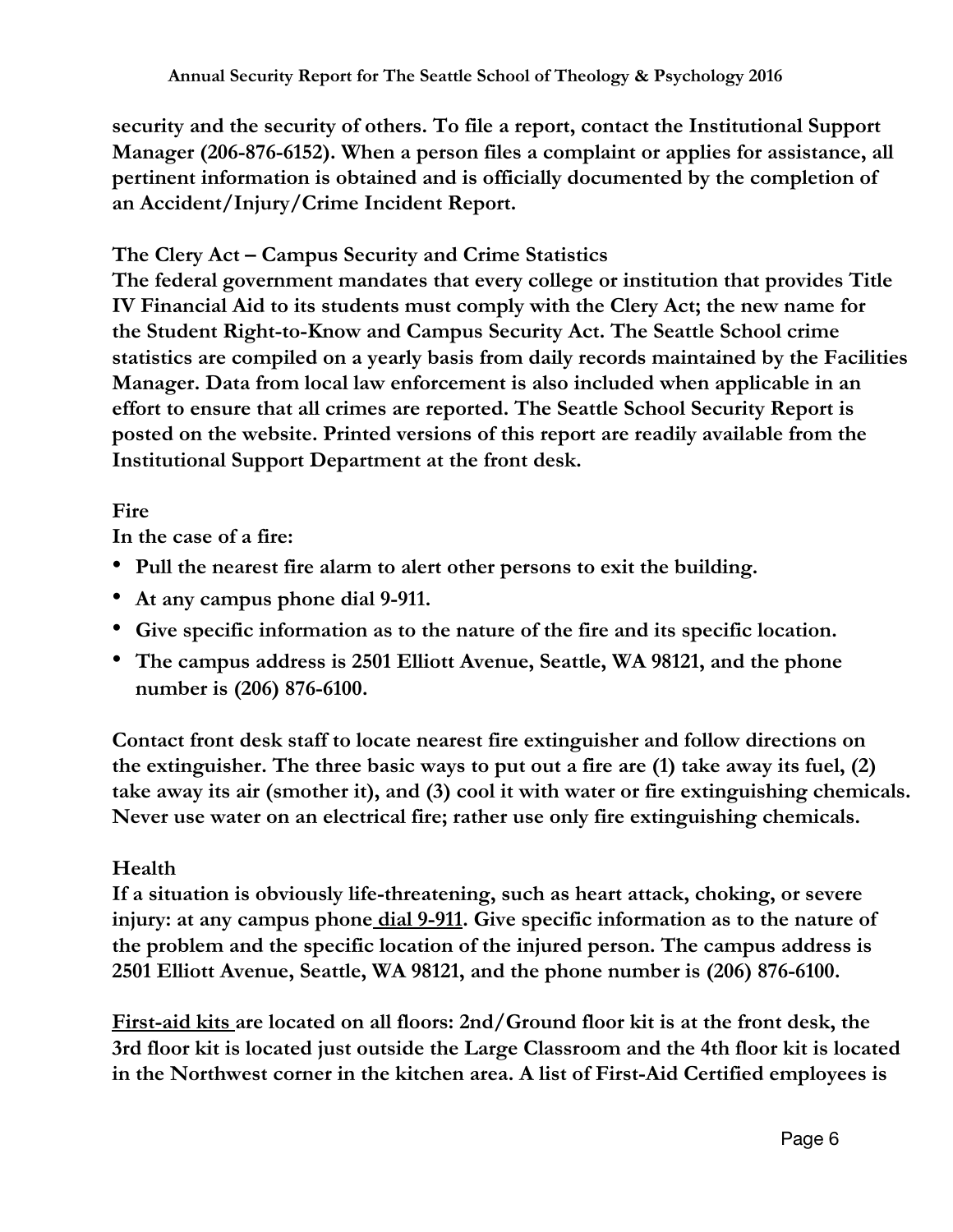**posted on each First Aid station. If a situation is not life-threatening: contact the Front Desk.**

**AED units - Automated External Defibrillators - The Seattle School building has two (2) registered AED units, one is mounted on the post by the front desk, just inside the main entry and the second is mounted on the 4th floor in the Northwest corner, near the kitchen. Contact the front desk immediately (ext. 100) if an AED is required or requested.**

### **Persons Exhibiting Threatening Behavior**

**The Seattle School strives to have an environment free from intimidation, threats or violent acts. Such conduct includes any form of intimidating, threatening or hostile behavior, physical altercations, vandalism, arson, sabotage, use or display of weapons, carrying weapons onto school property, or any other act which The Seattle School deems inappropriate under this policy. Likewise, jokes or offensive comments about violence or weapons are not tolerated. Such conduct may result in discipline, including suspension, termination or expulsion.**

**If a stranger is menacing, threatening, out of control, displaying a weapon, etc.: from any campus phone, dial 9-911. Give specific information to the police as to the nature of the situation and its specific location. The campus address is 2501 Elliott Avenue, Seattle, WA 98121, and the phone number is (206) 876-6100.**

**Contact administrative staff immediately. Do not attempt to resolve the situation alone.**

#### **Student Entrances and Exits**

**Students may enter/exit the building by using the main Seattle School entrance. During the school week, the main entrance is open from 8 a.m. until 6 p.m. To access the building before or after hours, you must contact the Director of Facilities, Phil Bishop (206-876-6107) and only in case of emergency. To access stairwells and elevators after hours, the student must use his/her Seattle School identification card. Should a student need to see an administrator or faculty member, he/she should check in at the front desk, located in the lobby at the main Seattle School entrance.**

#### **Weapons & Violence Policy**

**The Seattle School has a zero-tolerance policy regarding firearms or weapons on campus. Specifically students, employees, faculty and others performing services for the school (including, but not limited to, temporary employees, consultants,**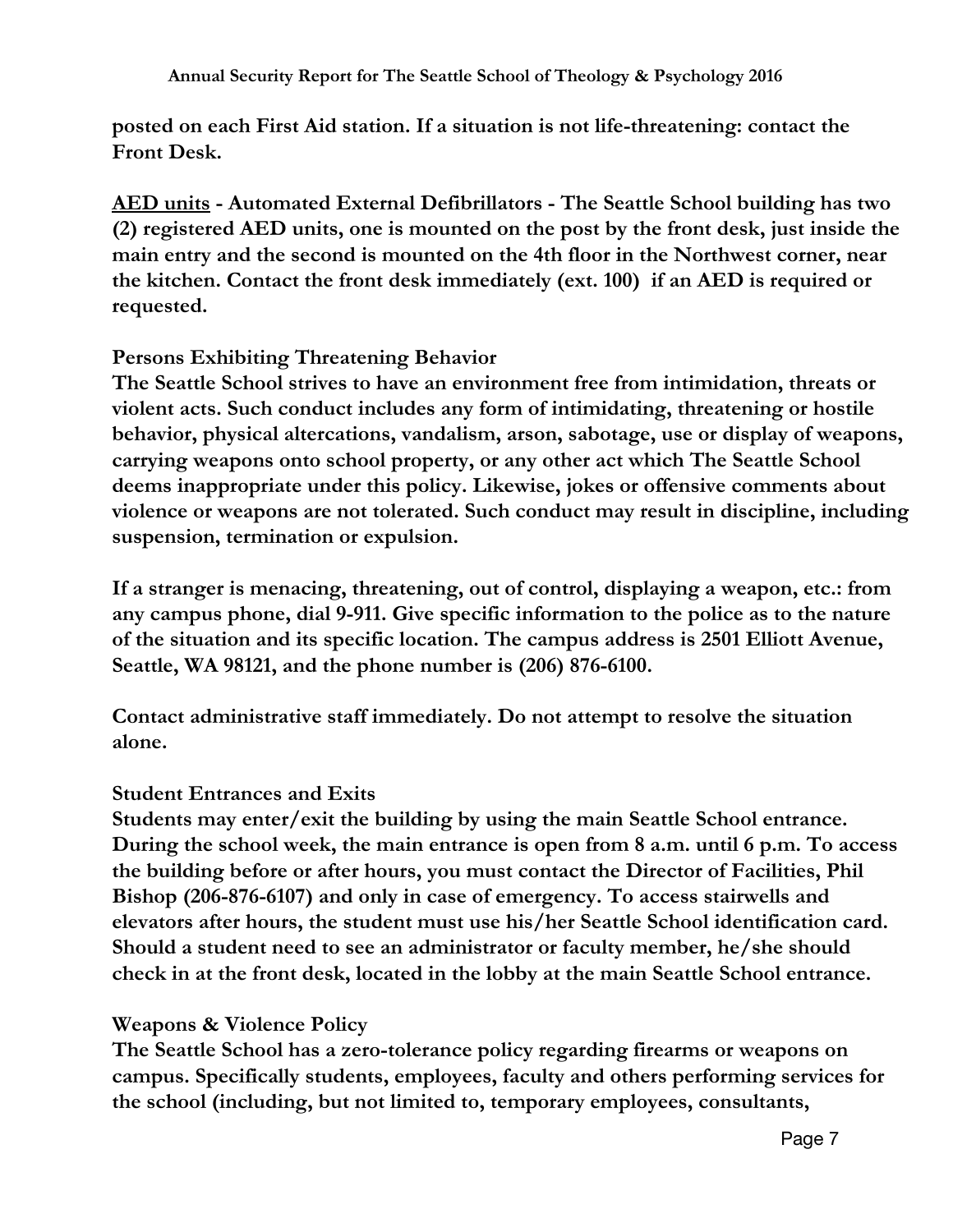**contractors and vendors) are prohibited from carrying, possessing or using guns or other dangerous weapons or devices for any purpose at any time on school premises.**

**Weapons and other dangerous devices are also prohibited off school premises while on Seattle School related business or at The Seattle School-sponsored events. People who carry a concealed-weapon permit are not allowed to carry a weapon while on school premises or while representing The Seattle School.**

**Anyone who has knowledge of someone violating this policy should immediately report the incident to the Institutional Support Manager. The complainant should be prepared to provide any relevant information that prompted him/her to observe or suspect violation. The front desk staff or any school administrator has the right to confiscate weapons from people in violation of this policy. Failure to adhere to the weapons policy or failure to cooperate in an investigation is grounds for disciplinary action, up to and including suspension, termination or expulsion.**

## **Weather Closures**

**For closures because of weather or natural disaster, The Seattle School voicemail greeting will convey the message if the business office is closed and if classes are cancelled for the day. The website will also list closures. These messages will be posted by 6:00 a.m.**

## **Search Policy**

**The Seattle School wishes to discourage theft or unauthorized possession of school property and/or property of staff, faculty, students, and visitors. To facilitate enforcement of this policy, a school representative may inspect not only desks and offices, but also persons entering and/or leaving the premises, and any packages or other belongings. Any student who wishes to avoid inspection of any articles or materials should not bring such items onto school premises.**

#### **Smoking**

**Washington State law prohibits smoking in all places of employment. You may smoke outside provided you are not standing within 25 feet of a building entrance or exit, windows that open, or air intake equipment. Employees who observe a guest or visitor who is in violation of this policy should promptly and politely advise the individual of the policy. Any employee who violates this policy shall be subject to disciplinary action.**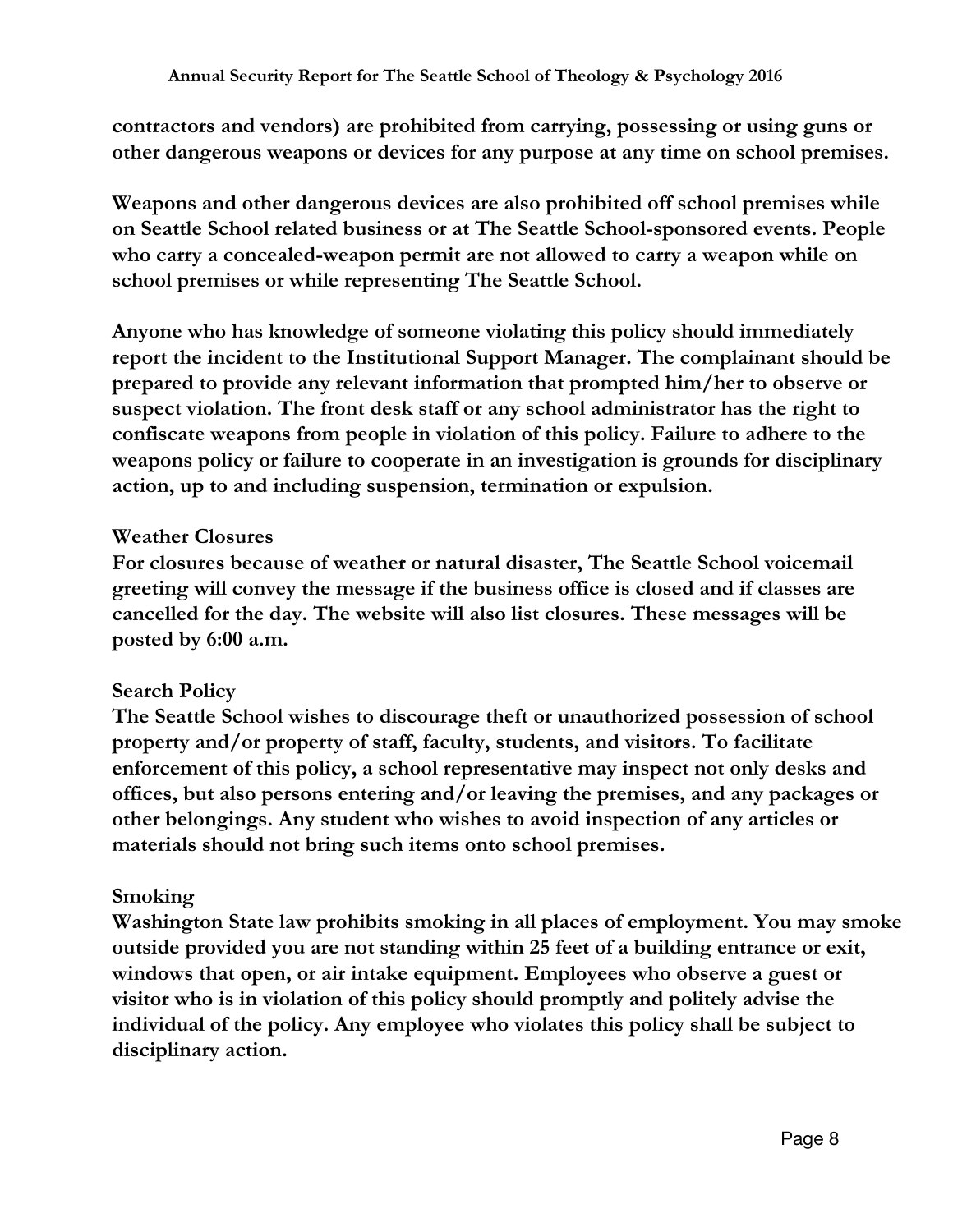## **Solicitation and Sales**

**The Seattle School policy prohibits distributing material or soliciting students, faculty, or staff on company premises at any time unless approved by the Chief Financial Officer. Solicitation for any purpose or cause may include requests for subscriptions, donations, pools, gifts, charities, memberships, or other forms of requests. The Student Directory, staff and/or faculty rosters and classroom time may not be used for purposes of solicitation; such use is expressly forbidden.**

### **Statement of Student Rights & Responsibilities**

**All students enrolled at The Seattle School assume an obligation to conduct themselves at all times as responsible members of the campus community, to respect the personal and property rights of others, and to support the educational mission of The Seattle School. The Seattle School insists that its students demonstrate personal and professional integrity in addition to academic excellence.**

**The Seattle School's administrators, faculty, and staff encourage student involvement in decision making. Student participation and input on institutional committees and teams are not only valued and encouraged at The Seattle School, but considered to be missionally imperative.**

# **Nondiscrimination, Harassment, Sexual Harassment, and Sexual Violence Prevention and Title IX Policies**

**The Federal Campus Sexual Assault Victims' Bill of Rights**

- **• Survivors shall be notified of their options to notify law enforcement.**
- **• Accuser and accused must have the same opportunity to have others present.**
- **• Both parties shall be informed of the outcome of any disciplinary proceeding.**
- **• Survivors shall be notified of counseling services.**
- **• Survivors shall be notified of options for changing academic and living situations.**

*The Campus Sexual Assault Victims' Bill of Rights* **was signed into law by President George Bush in July of 1992. This law requires that all colleges and universities (both public and private) participating in federal student aid programs afford sexual assault**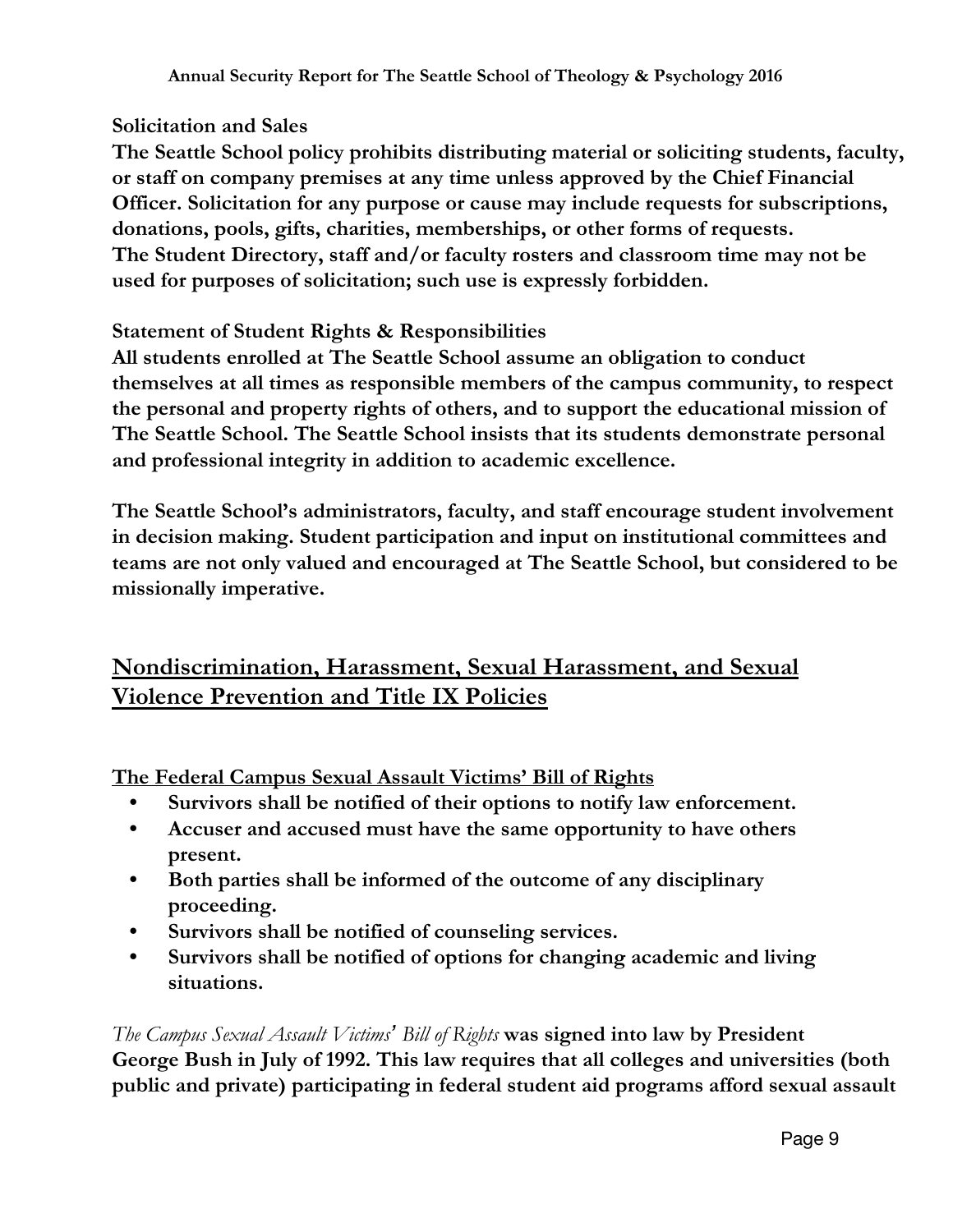**victims certain basic rights. Schools found to have violated this law can be fined up to \$35,000 or lose their eligibility to participate in federal student aid programs. Complaints about schools that have failed to comply with this law should be made to the U.S. Department of Education.**

**These policies may be found in the Student Handbook, available online at [http://theseattleschool.edu/docs/2017-18-Student-Handbook-82517.pdf,](http://theseattleschool.edu/docs/2017-18-Student-Handbook-82517.pdf) or in print, by request from the office of the Registrar.**

## **Federal Law**

**To the extent required by federal law, it is the policy of The Seattle School of Theology & Psychology (The Seattle School") not to discriminate on the basis of race, color, national origin, sex, age, religion (except in the case of employment), disability, or genetic information in its admissions, educational programs or activities, or employment. Consistent with federal law, The Seattle School will provide reasonable accommodations to persons with disabilities. As a religious educational organization, The Seattle School reserves the right to prefer employees and prospective employees on the basis of religion. The phrase "educational programs or activities" includes instruction, grading, financial aid, training programs, internships, externships, social and recreational activities, and other aspects of the educational programs or activities at The Seattle School. Discrimination in employment prohibited by this policy includes discrimination in hiring, compensation, promotion, transfer, retirement, evaluation, discipline, benefits, termination, and other employment practices. "Discrimination" is defined below. "Harassment" is a form of discrimination, and is also prohibited by this policy.**

#### **Other Prohibited Discrimination and Harassment**

**It is also the policy of The Seattle School not to discriminate against its students and student applicants in its admissions or other educational programs or activities on the basis of sexual orientation, marital status, or honorably discharged veteran or military status. The term "sexual orientation" means heterosexuality, homosexuality, bisexuality, and gender expression or identity. As defined by the Washington Law Against Discrimination, the term "gender expression or identity" means "having or being perceived as having a gender identity, self-image, appearance, behavior, or expression, whether or not that gender identity, self-image, appearance, behavior, or expression is different from that traditionally associated with the sex assigned to that person at birth."**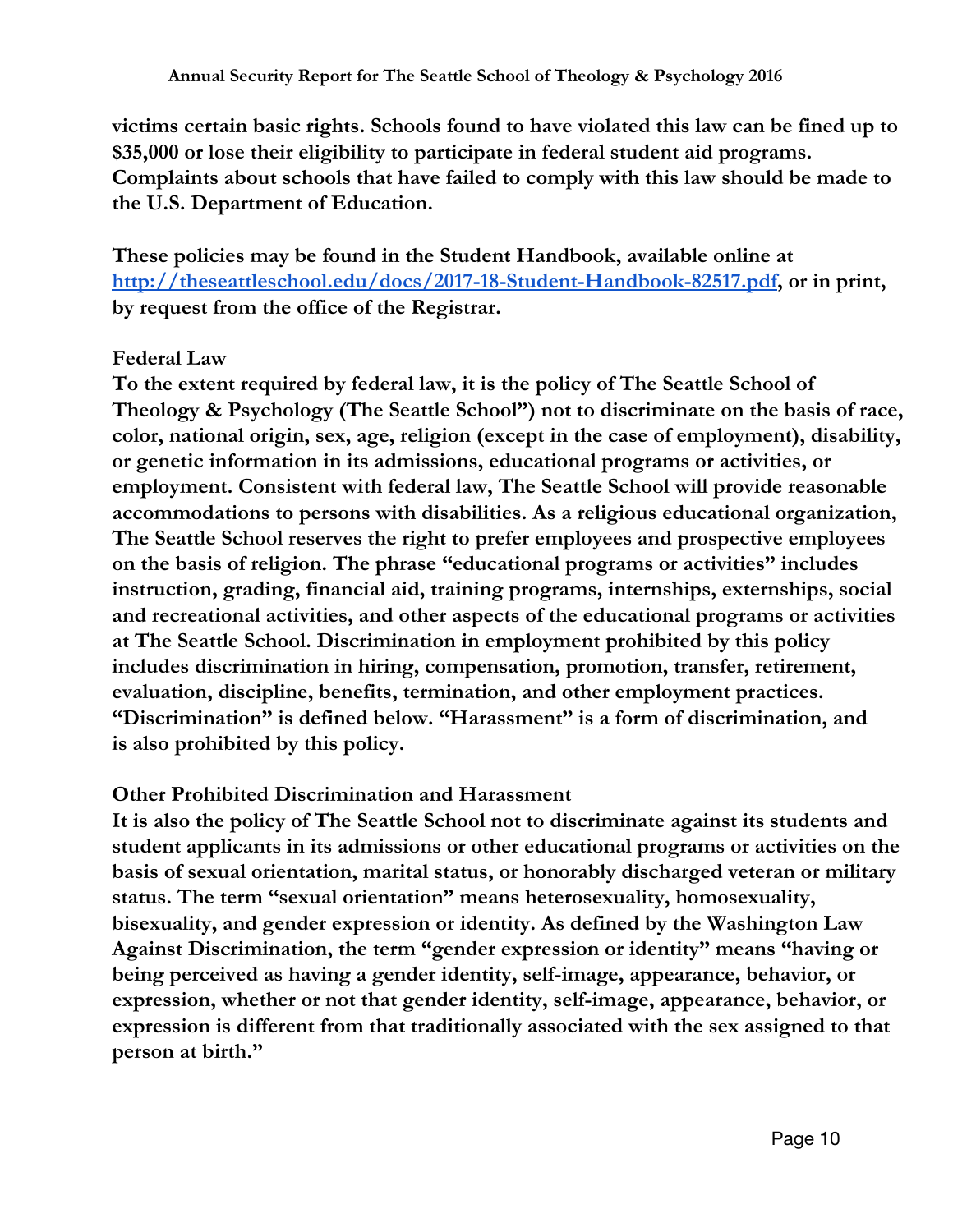**Prohibition Against Sexual Harassment and Sexual Misconduct Although covered above by the prohibition against sex discrimination, The Seattle School emphasizes that it prohibits sexual harassment, which is a form of sex discrimination. Sexual harassment also includes sexual misconduct, which is also prohibited by this policy. Both of these terms are defined below, and those sections include examples of sexual harassment and sexual misconduct.**

## **No Retaliation**

**The Seattle School not only prohibits discrimination and harassment (including sexual harassment), but it also prohibits retaliation against any person for making a complaint about discrimination or harassment; assisting, testifying, or otherwise participating in any discrimination or harassment investigation; or otherwise opposing discrimination or harassment prohibited by this policy. This includes any retaliation against any witness or bystander who reports or provides any information about alleged discrimination or harassment, or who intervenes to stop or attempt to stop any discrimination, harassment, or sexual misconduct. "Retaliation" means any adverse action that might dissuade or deter a reasonable person from making or supporting a complaint of discrimination or harassment. Examples of retaliation include intimidation, threats, coercion, termination of employment, unjustified negative grades or evaluation, reduction in pay, denial of a promotion, physical assault, and any other conduct that constitutes prohibited discrimination or harassment under this policy. Retaliation against any person thought to have engaged in any activity protected by this section, whether or not the person actually engaged in any protected activity, is also prohibited by this policy.**

## **Reporting Violations; Discrimination Grievance Procedures**

## **Where to File a Complaint**

**Any student or employee who believes he or she has suffered discrimination, harassment (including sexual harassment or sexual misconduct), or retaliation in violation of this policy, should contact one of the following individuals to file a complaint:**

**Title IX Coordinator (currently Linda Ruthruff) (206) 876-6137 lruthruff@theseattleschool.edu 2501 Elliott Avenue Seattle, WA 98121**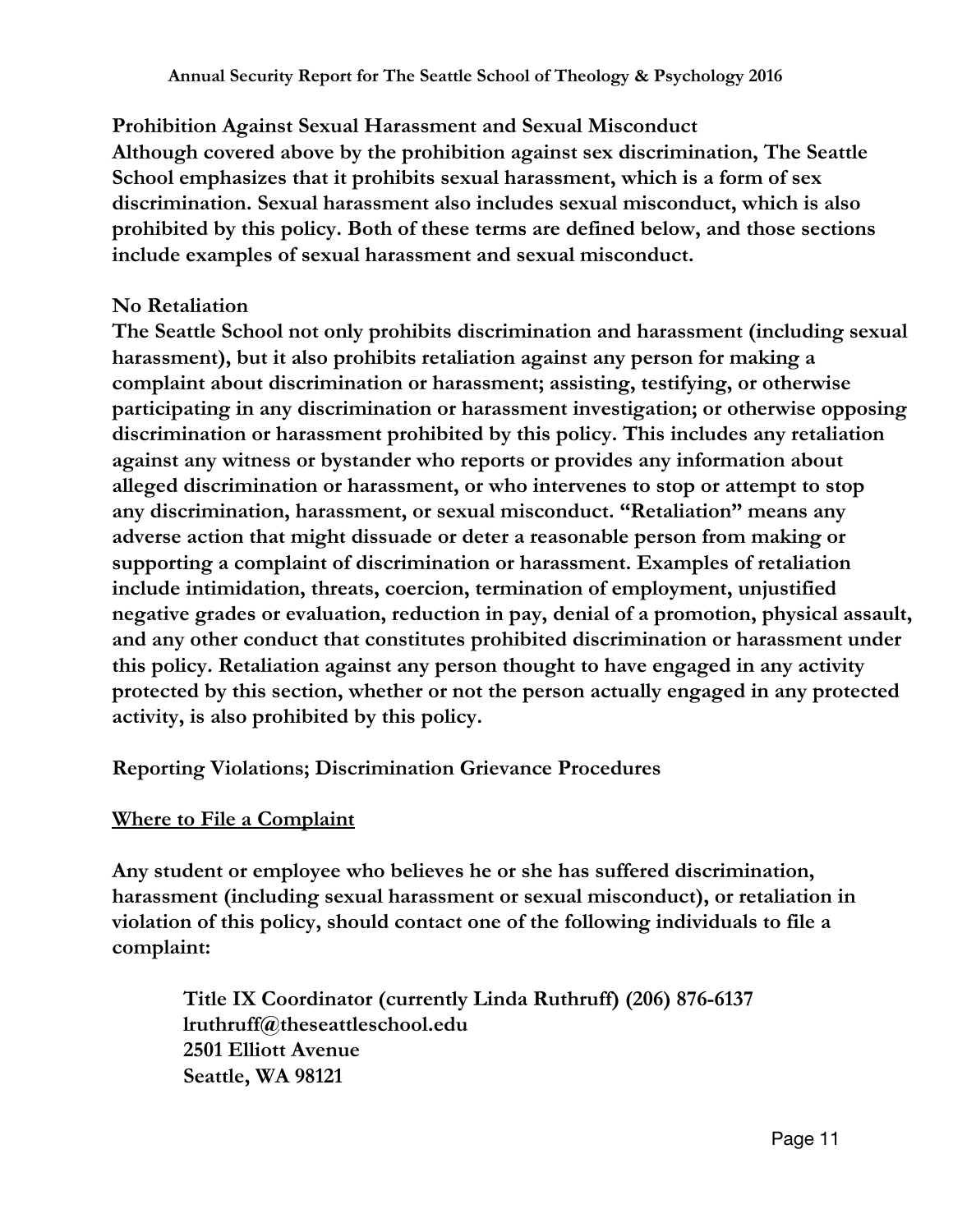**Annual Security Report for The Seattle School of Theology & Psychology 2016**

**Director of Human Resources (currently Kartha Heinz) (206) 876-6131 kheinz@theseattleschool.edu 2501 Elliott Avenue Seattle, WA 98121**

#### **Discrimination Grievance Procedures**

**Violations of this policy will be addressed through the Discrimination Grievance Procedures. Hard copies of the Discrimination Grievance Procedures are also available from the Title IX Coordinator and the Director of Human Resources.**

**Consequences of Violating this Policy**

**Consequences for violating this policy will depend on the facts and circumstances of each particular situation.**

**A. Sanctions and corrective action could include the following: a requirement not to repeat or continue the discriminatory, harassing, or retaliatory conduct; a reprimand; a no-contact order; denial of a merit pay increase; reassignment; removal from class; suspension; termination or expulsion, or other appropriate sanction, remedy, or response.**

**B. The severity of the sanction or corrective action may depend on the frequency and severity of the offense and any history of past discriminatory, harassing, or retaliatory conduct.**

**C. A finding of discrimination, harassment that creates a hostile environment or resulted in any tangible action (either in the employment or educational setting), or sexual misconduct may be cause for disciplinary action, up to and including discharge in the case of an employee and expulsion in the case of a student. The Seattle School may also report any criminal conduct to a law enforcement agency.**

**D. The Seattle School may take immediate steps to protect the complainant from further discrimination, harassment, or retaliation before completion of its investigation or the process outlined in the Discrimination Grievance Procedures. For example, in the case of a sexual harassment or sexual misconduct complaint, The Seattle School may take steps to separate the accused harasser from the complainant. E. The Seattle School may also take appropriate action even if it does not find discrimination or harassment that creates a hostile environment or results in a tangible action, but The Seattle School finds that the respondent engaged in disruptive behavior or determines that action is necessary or appropriate to prevent the creation of a hostile environment or a situation that may result in a tangible action or other form of unlawful discrimination or harassment.**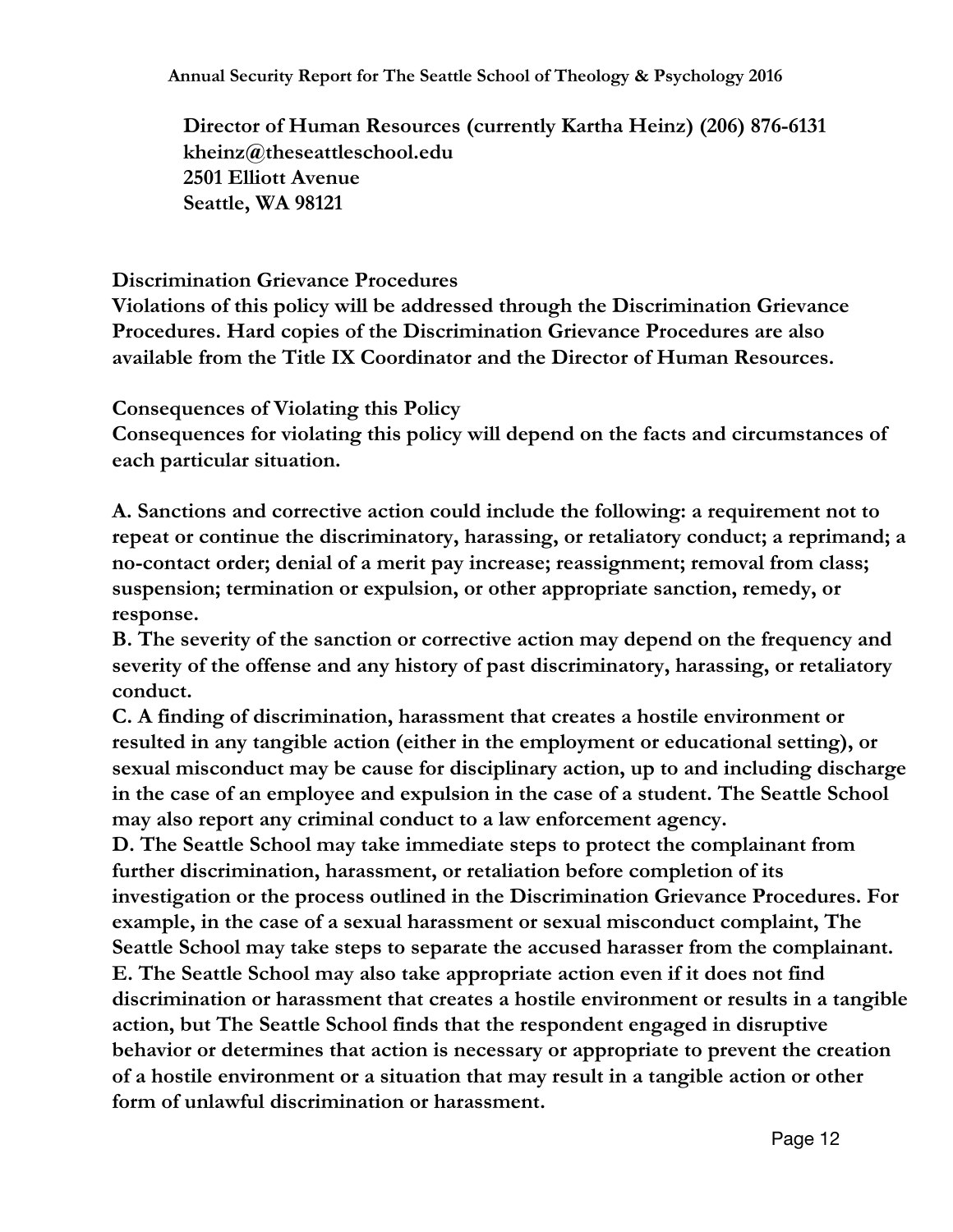## **Off-Campus Conduct**

**Conduct that occurs off campus can be the subject of a complaint or report and will be evaluated to determine whether it violates this policy. For example, if off-campus discrimination or harassment has continuing effects that create a hostile environment on campus, then the discrimination or harassment violates this policy. Allegations of off-campus sexual misconduct are of particular concern and should be brought to the attention of The Seattle School.**

**Mandatory Reporting by Employees of any sex-based discrimination, sexual harassment, or sexual misconduct involving students The Seattle School wants to stop and respond effectively to instances of sex-based discrimination, sexual harassment, and sexual misconduct involving its students. Therefore, any employee receiving any information about any alleged or possible sex-based discrimination, sexual harassment, or sexual misconduct involving students, must report that information to the Title IX Coordinator or the Director of Human Resources (each a "Complaint Officer") within 24 hours of receiving that information. Employees who are statutorily prohibited from reporting that information are exempt from this reporting requirement, including any licensed counselor who receives the information in his or her capacity as a licensed counselor. After receiving a report of alleged or possible sex-based discrimination, sexual harassment, or sexual misconduct, the Complaint Officer will evaluate the information received and determine what further actions should be taken. The Complaint Officer will follow the procedures described in the Discrimination Grievance Procedures. The Complaint Officer will take steps, either directly with the complainant or through a reporting employee, to provide information about the Discrimination Grievance Procedures, as well as available health and advocacy resources and options for criminal reporting (if applicable).**

#### **Voluntary Reporting by Students**

**The Seattle School strongly encourages its students to report instances of sex-based discrimination, sexual harassment, and sexual misconduct involving students.**

## **Substance Abuse Policy and Prevention Program**

**The Seattle School's Substance Abuse Policy and Prevention Program reflects a broad commitment to a healthy school community marked by standards that reflect personal accountability and responsibility; demonstrate regard for the safety, security, and**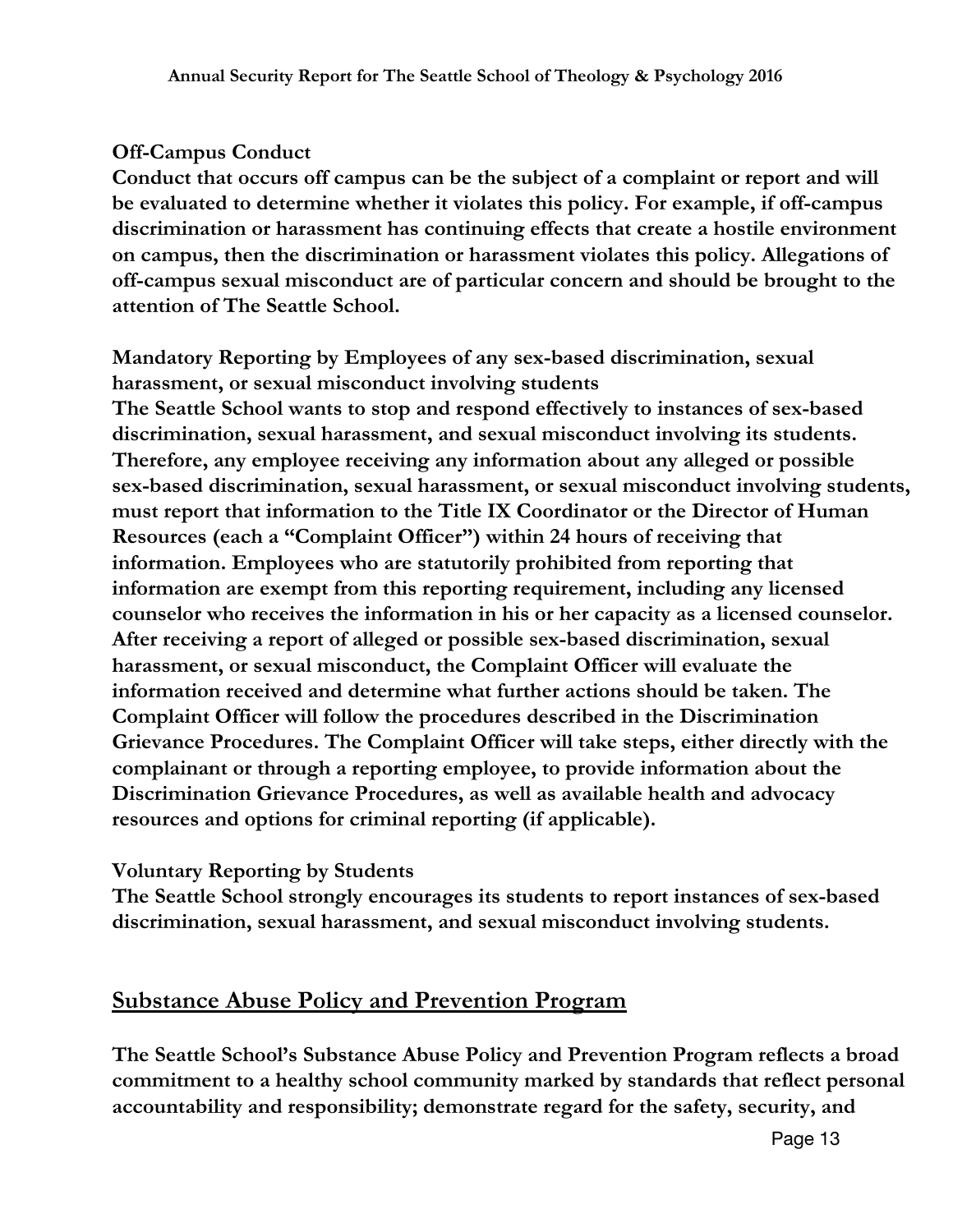**health of others; and maintain the atmosphere needed for study and reflection. The misuse of alcohol and other drugs subverts the school's ability to achieve its central mission—the ability to serve God and neighbor through transforming relationships.**

**The Seattle School recognizes explicitly that students, faculty, and staff are adults, which means that they are expected to obey the laws and take personal responsibility for their conduct. Individuals are accountable for their choices and behavior. Careful attention to this information will help students, faculty, and staff promote the school's compliance with the Drug-Free Schools and Communities Act of 1989. Unlawful possession, use, or distribution of illicit drugs and alcohol by students on its property or as part of any of its activities is specifically prohibited and is a violation of the laws of the City of Seattle, the State of Washington, and the United States. The Seattle School will support all local, state, and federal laws relating to drug and alcohol abuse, including referral to local authorities for prosecution. The courts will determine penalties for violations of these laws.**

## **Policy on Drug or Alcohol Use by Students**

**The Seattle School prohibits the illegal and irresponsible use of alcohol and other drugs by students. Students have the responsibility to conduct themselves in a lawful and appropriate manner consistent with the mission of the school. Each student has the responsibility to know the risks associated with the use and abuse of alcohol and other drugs and to assist the school in creating an environment that promotes healthenhancing attitudes and activities.**

## **Drugs**

**1.The school strictly prohibits the manufacture, sale, possession, distribution, dispensing, or use by a student of a controlled or illegal substance not medically authorized.**

**2.The school strictly prohibits the manufacture, sale, possession, distribution, or dispensing by a student of drug paraphernalia.**

## **Alcohol**

**1. The possession, sale, distribution, and consumption of alcoholic beverages on the school's campuses or in connection with school-sponsored or related events is permitted only within the limits prescribed by Washington state and federal laws, and in accordance with the Campus Policy for Alcohol Use at Events (below). In addition, no open containers of alcohol are permitted on school property at any time, except within the area covered by a valid liquor permit.**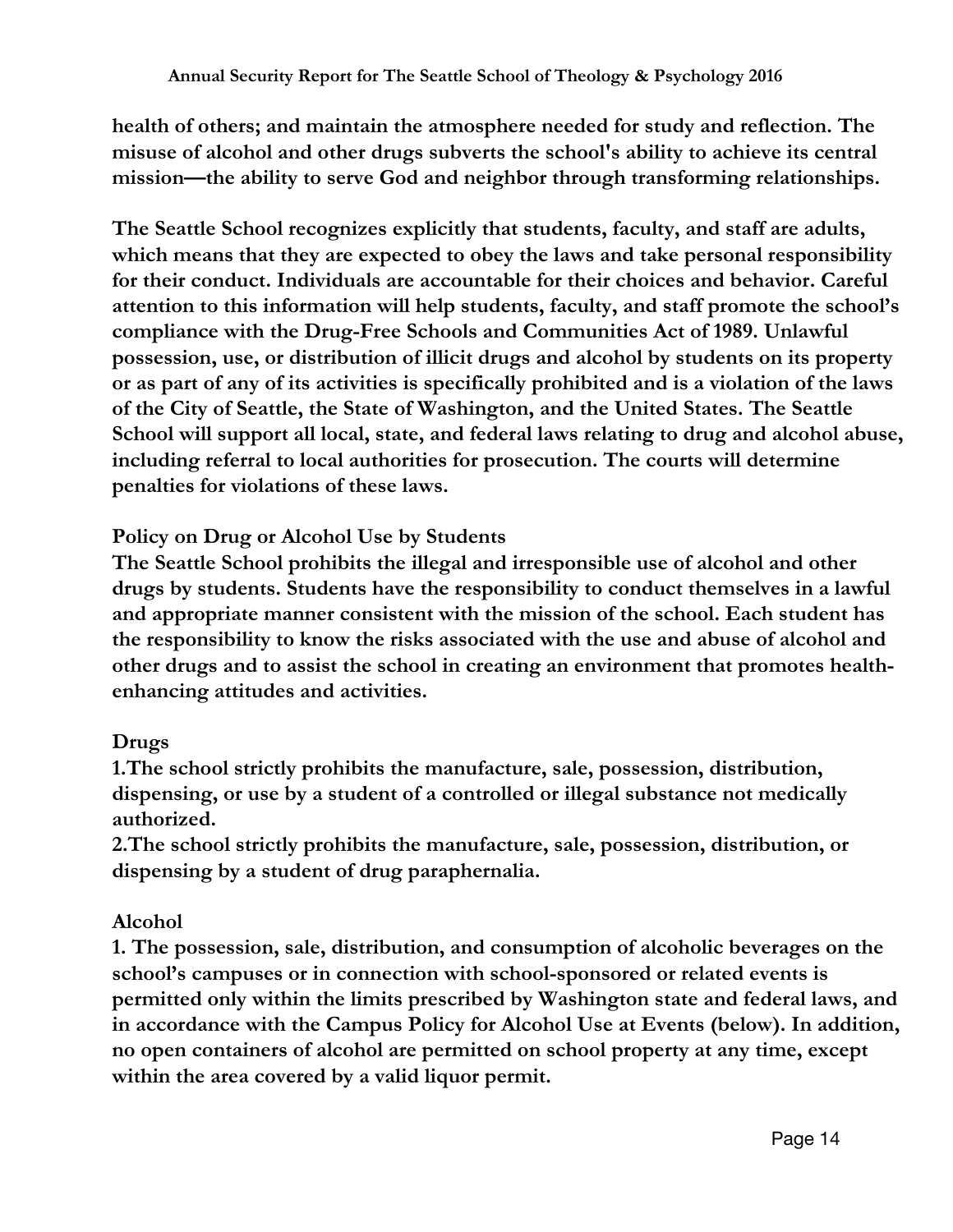**2.The school strictly prohibits students from appearing on campus obviously under the influence of alcohol. Alcohol will not be allowed to interfere with co-curricular activities, campus safety or security, or classroom learning.**

**3. The school will not excuse acts of misconduct committed by students whose judgment is impaired by consumption of alcohol or drugs. Students are expected to assume responsibility for their own behavior and must understand that being under the influence of drugs or alcohol in no way lessens their accountability. Violations of the law or school rules or policies relating to drug or alcohol use will result in disciplinary sanctions up to and including dismissal as described in the Student Code of Conduct. In general, students will be disciplined if their use of alcohol or drugs is illegal or threatens to create public disorder, public disturbances, danger to themselves or others, or property damage. In addition, the school has the right to refer suspected unlawful drug or alcohol-related incidents to appropriate federal, state, or local legal authorities.**

#### **Campus Policy on Alcohol Use at Events**

**To serve alcohol on campus, the event sponsor must complete an Alcohol Service Request Form (available on Google Drive) or by request of the Institutional Support Manager, [ism@theseattleschool.edu](mailto:ism@theseattleschool.edu) and submit it to the Executive Council for approval at least two weeks prior to the event. The Seattle School reserves the right to deny authorization at any time. If approval is granted, the event's sponsor is responsible for providing a licensed vendor/caterer to provide and serve the alcohol. The event sponsor is responsible, along with individuals directed to serve the alcohol, for compliance with all applicable laws, ordinances, and school policies pertaining to the use, furnishing, or possession of alcohol.**

**Alcohol may not be served to any person under the age of 21. A separate alcohol serving area is required at events where persons under 21 will be present. The event's sponsor will also be required to devise a system by which picture identification will be checked to verify legal age.**

**Alcohol must be served and monitored and may not be left unattended so to allow free access. Event sponsors and the individuals directed to serve the alcohol are responsible and obligated to refuse alcohol to anyone whom they believe has had too much to drink. All service of alcohol to guests must stop 60 minutes prior to the ending time of the event. No served alcohol is allowed beyond the doors of the building. Non-alcoholic beverages and food must be available and featured prominently at the event.**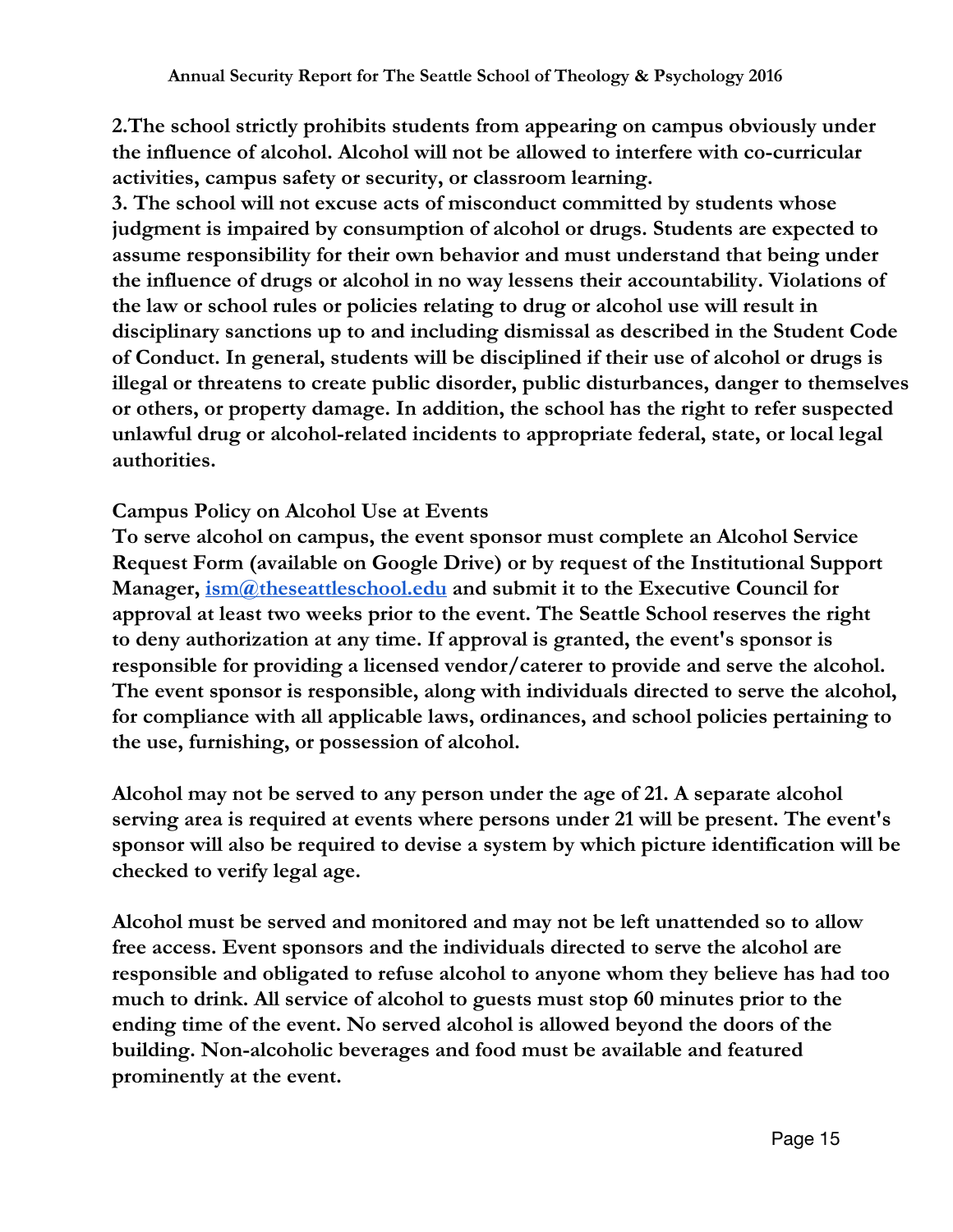## **Health Risks of Alcohol and Other Drug Use**

**Alcohol and illicit drug use can pose many health risks to students, faculty, and staff. Use may result in impaired judgment and coordination; physical and psychological dependence; damage to vital organs such as the heart, stomach, liver and brain; inability to learn and remember information; psychosis and severe anxiety; unwanted or unprotected sex resulting in pregnancy and sexually transmitted diseases (including HIV and AIDS); and injury and death. Negative consequences of alcohol and other drug use can be immediate.**

#### **Resources for Education and Treatment**

**Faculty and staff who suspect they may have a drug or alcohol abuse problem are encouraged to seek assistance through their own efforts before the problem affects their employment status. The school provides benefit-eligible employee access to an independent, confidential Employee Assistance Program (EAP) that offers confidential assessment, counseling, and referral assistance in areas that include alcohol and drug abuse. The EAP can be reached by calling 1-800-316-2796. Please contact the Human Resources Office, [hr@theseattleschool.edu](mailto:hr@theseattleschool.edu) for further information.**

#### **Community Services**

**A variety of community organizations in the greater Seattle area can be resources for students, faculty or staff. They are organized into three categories for ease of**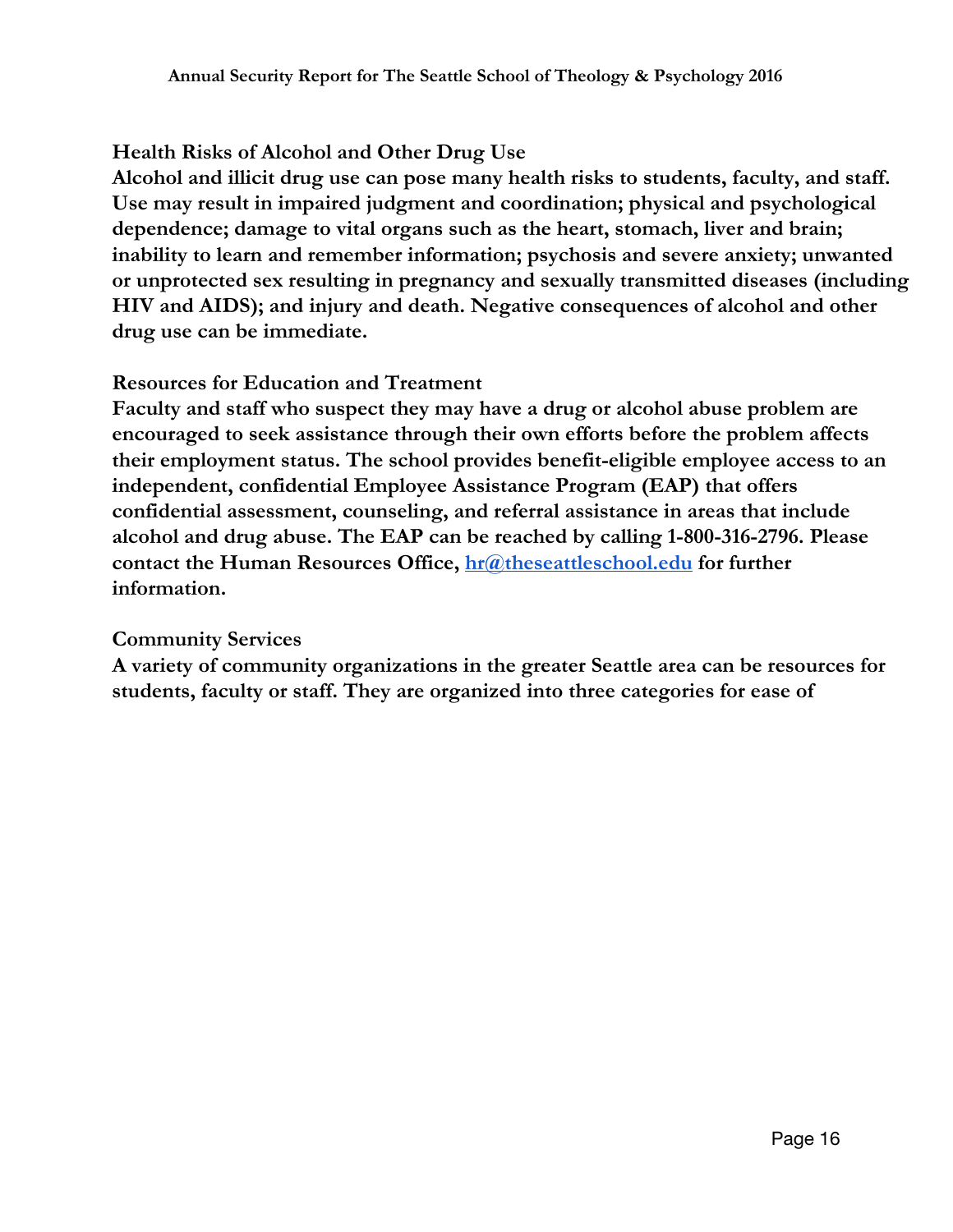### **Annual Security Report for The Seattle School of Theology & Psychology 2016**

| <b>Emergency Numbers</b>                                     |                                                             |                                  |
|--------------------------------------------------------------|-------------------------------------------------------------|----------------------------------|
| Alcohol & Drug 24-hour Helpline                              | (206) 722-3700; 1-800-562-1240 (Washington State)           |                                  |
| Domestic Violence Hotline                                    | 1-800-562-6025                                              |                                  |
| HIV/AIDS Hotline                                             | 1-800-272-2437                                              |                                  |
| 24-Hour Crisis Line                                          | (206) 461-3222; 1-800-621-4636 (Washington state)           |                                  |
| King County Sexual Assault Resource Center                   | (425) 226-5062; 1-800-825-7273                              |                                  |
| <b>Local Self-Help Groups</b>                                |                                                             |                                  |
| Alanon/Alateen/Alatot                                        | (206) 625-0000                                              |                                  |
| Alcoholics Anonymous (AA)                                    | (206) 587-2838                                              |                                  |
| Marijuana Anonymous                                          | (206) 548-9034                                              |                                  |
| Naranon                                                      | (206) 626-7171                                              |                                  |
| Narcotics Anonymous                                          | (206) 790-8888                                              |                                  |
| <b>Alcohol and Drug Treatment Resources</b>                  |                                                             |                                  |
| Auburn Youth Resources                                       | 816 F St. SE, Auburn, WA 98002                              | (253) 939-2202                   |
| Catholic Community Services                                  | 100 23rd Ave. South, Seattle, WA 98122                      | (206) 328-5097                   |
| Central Seattle Recovery Center                              | 1401 E Jefferson, #300, Seattle, WA 98122                   | (206) 322-2970                   |
| Central Youth & Family Services                              | 1901 Martin Luther King Jr. Way South,<br>Seattle, WA 98144 | (206) 322-7676                   |
| Consejo Counseling and Referral                              | 3808 South Angeline, Seattle, WA 98118<br>(206) 461-4880    |                                  |
| Eastside Recovery Center Inc.                                | 1412 140th Pl NE, Bellevue, WA 98005                        | (425) 747-7892                   |
| Group Health Cooperative                                     | 1730 Minor Ave, Suite 1600, Seattle, WA<br>98101            | 1-800-562-6300<br>206-326-3000   |
| Lakeside Milan Recovery Center Inc.                          | 10322 NE 132nd St., Kirkland, WA 98034                      | (425) 823-3116                   |
| Providence Recovery Program                                  | 916 Pacific Ave, Everett, WA 98206                          | (425) 258-7390                   |
| Residence XII (women only)                                   | 12029 113th Ave. NE, Kirkland, WA 98034                     | 425-823-8844                     |
| Seattle Indian Health Board                                  | 611 12th Ave South, Seattle, WA 98144                       | (206) 324-9360                   |
| Swedish Medical Center Addiction Recovery<br>Services        | 5300 Tallman Ave. NW, Seattle, WA 98107                     | (206) 781-6209                   |
| Therapeutic Health Services                                  | 1116 Summit, Seattle, WA 98101                              | (206) 323-0930                   |
| Valley General Hospital Alcoholism & Drug<br>Recovery Center | 14701 179th Ave SE, Monroe, WA 98272                        | (360) 794-7497<br>1-800-533-3046 |
| Veterans Administration Medical Center                       | 1660 S. Columbian Way, Seattle, WA 98108<br>(206) 762-1010  |                                  |
|                                                              |                                                             | 1-800-329-8387                   |
| Women's Recovery Center                                      | 4649 Sunnyside Ave. N., Suite 200, Seattle,<br>WA 98103     | (206) 547-1955                   |

## **reference: 24-hour emergency numbers; self- help groups; and alcohol and drug**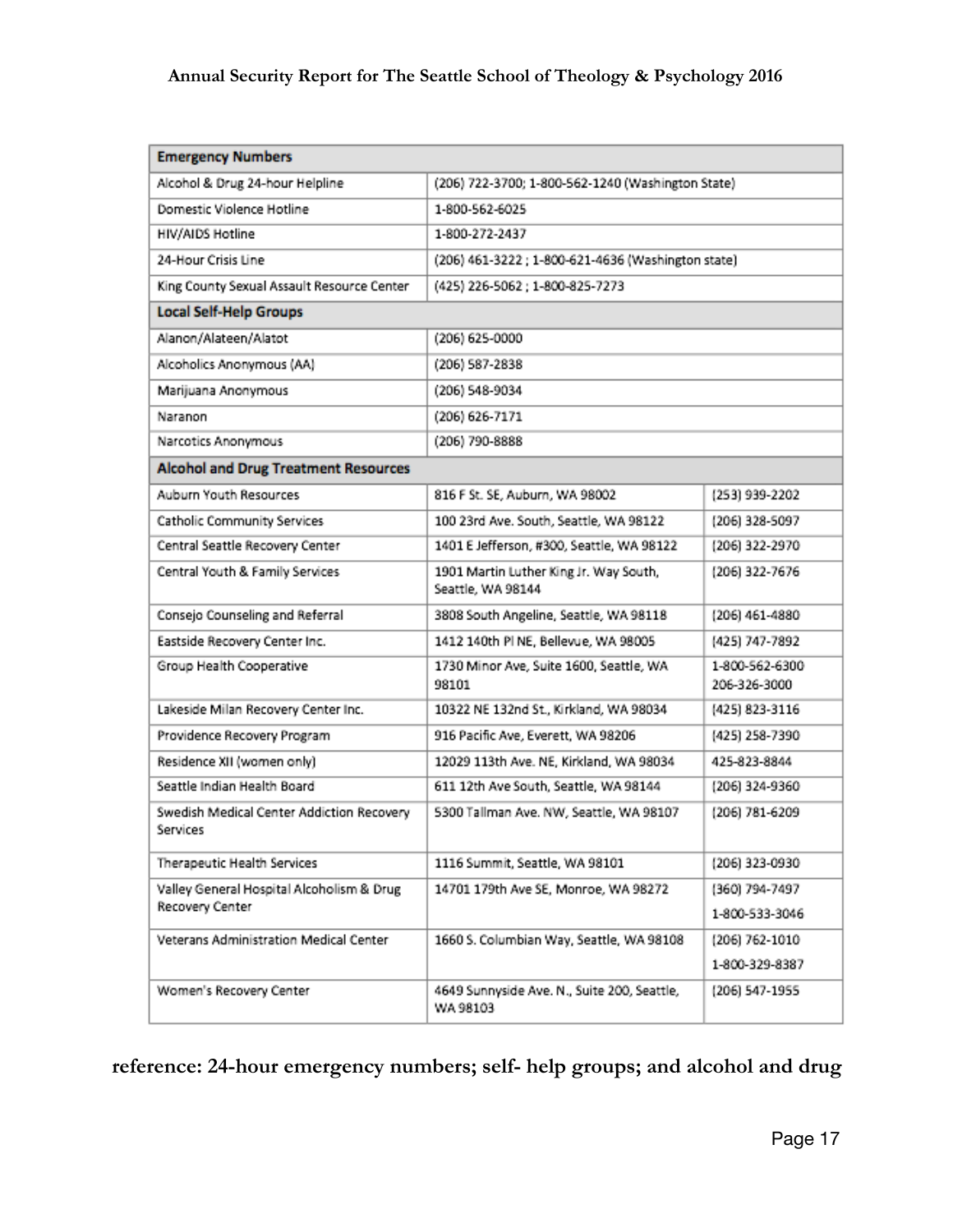#### **Annual Security Report for The Seattle School of Theology & Psychology 2016**

**treatment programs.** *These resources have not been screened by The Seattle School and the school makes no specific endorsement of or recommendations to any one program.*

#### **Education and Programming for Campus Safety and Violence Prevention**

**In addition to the publication of an Annual Security Report, The Seattle School has instituted a campus safety and Title IX training for all students during our annual fall (Re)Orientation. Each student is provided with a copy of this report and informed of their rights and responsibilities afforded by the Clery Act, the Department of Education, Title IX, and the policies of The Seattle School.**

**The Seattle School is committed to ongoing review of our emergency management, safety, and violence prevention policies and procedures to ensure compliance with the guidelines of the Department of Education. We conduct annual employee safety trainings, fire drills, and tests of our Comprehensive Emergency Management Plan in order to ensure ongoing preparedness and compliance with local, state, and federal laws.**

**If you have questions or concerns about any of these policies, please contact the Institutional Support Manager.**

**You may request a printed copy of the Student Handbook, the Comprehensive Emergency Management Plan, and the Annual Security Report in person, by phone at 206.876.6152, or by email at [ism@theseattleschool.edu.](mailto:ism@theseattleschool.edu)**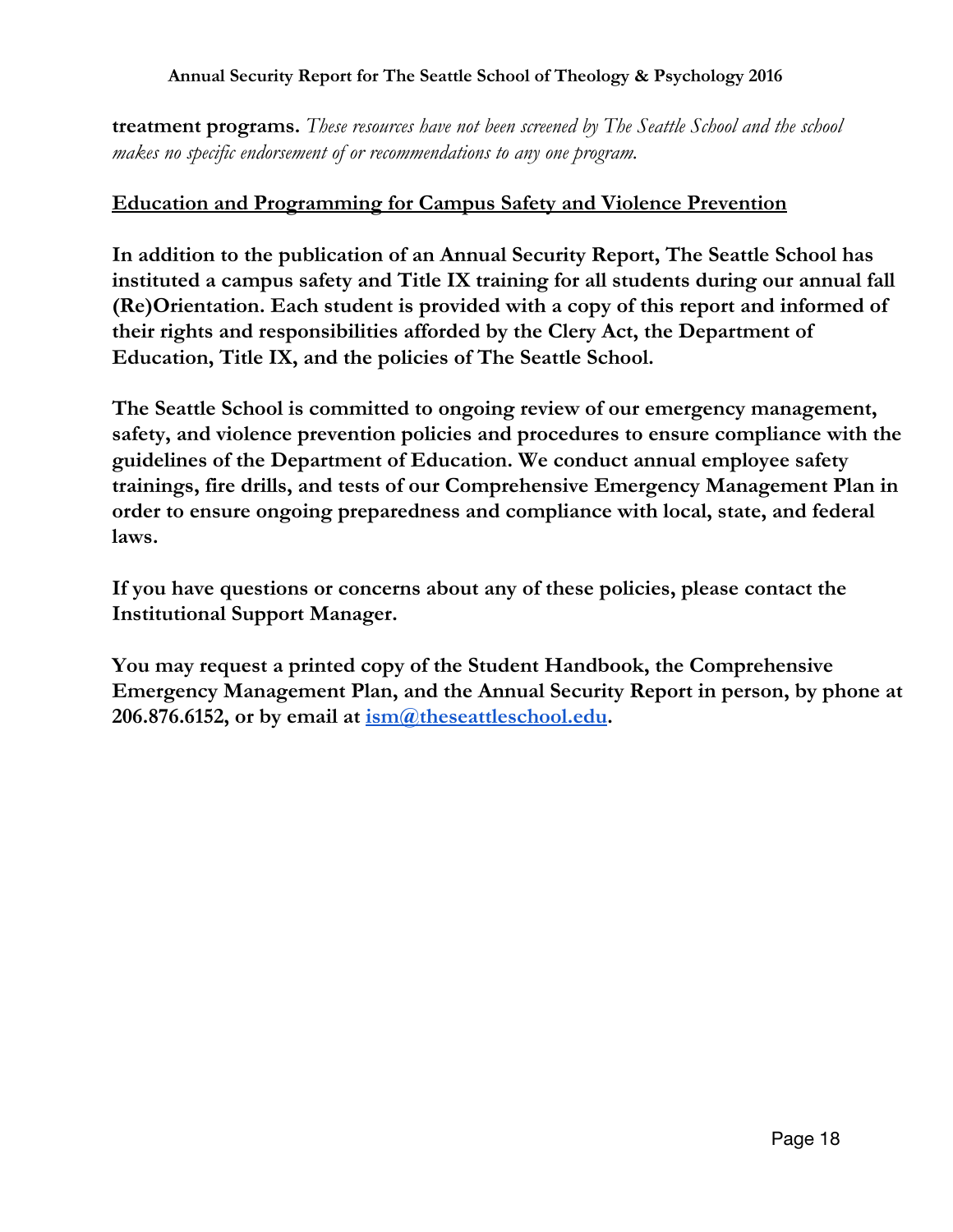## **Appendix: Previous Years' Crime Statistics**

**The following tables are taken from our 2011, 2012, 2013, 2014 and 2015 Annual Security Reports. With changes to the Clery Act, some categories of crimes have been added and expanded, resulting in different categories being included in more recent years. In addition, these data sets are limited by the availability and categorization of crimes by the Seattle Police Department, from whom The Seattle School receives data about neighborhood crimes.**

#### **2011 Statistics**

**The following statistics represent data collected by The Seattle School of Theology & Psychology from reports made to The Seattle School and the Seattle Police Department concerning crimes occurring on campus geography (defined as our building and immediately adjoining public property: sidewalks and streets) in the 2011 calendar year. In addition, we have included statistics for the surrounding Belltown neighborhood which are collected from the Seattle Police [Department](https://www.seattle.gov/police/information-and-data/crime-dashboard) website.**

|                                     | <b>On Campus</b> | <b>Public Property</b> |
|-------------------------------------|------------------|------------------------|
| Burglary/Theft                      |                  |                        |
| Robbery                             |                  |                        |
| <b>Aggravated Assault</b>           |                  |                        |
| <b>Burglary</b>                     |                  |                        |
| <b>Motor Vehicle Theft</b>          |                  |                        |
| Arson                               |                  |                        |
| Murder & Non-Negligent Manslaughter |                  |                        |
| <b>Negligent Manslaughter</b>       |                  |                        |
| <b>Forcible Sex Offenses</b>        |                  |                        |
| <b>Non-Forcible Sex Offenses</b>    |                  |                        |

**Crimes reported to The Seattle School on Campus & Immediately Adjoining Public Property**

**Crimes Reported to the Seattle Police Department in the Belltown Neighborhood of Seattle.**

|                            | Incidents Occurring in West Precinct- Beat M1<br>"Belltown" in 2011 Calendar Year |  |
|----------------------------|-----------------------------------------------------------------------------------|--|
| Robbery                    | 45                                                                                |  |
| <b>Aggravated Assault</b>  | 61                                                                                |  |
| <b>Burglary</b>            | 84                                                                                |  |
| <b>Motor Vehicle Theft</b> | 33                                                                                |  |
| Homicide                   |                                                                                   |  |
| Rape                       |                                                                                   |  |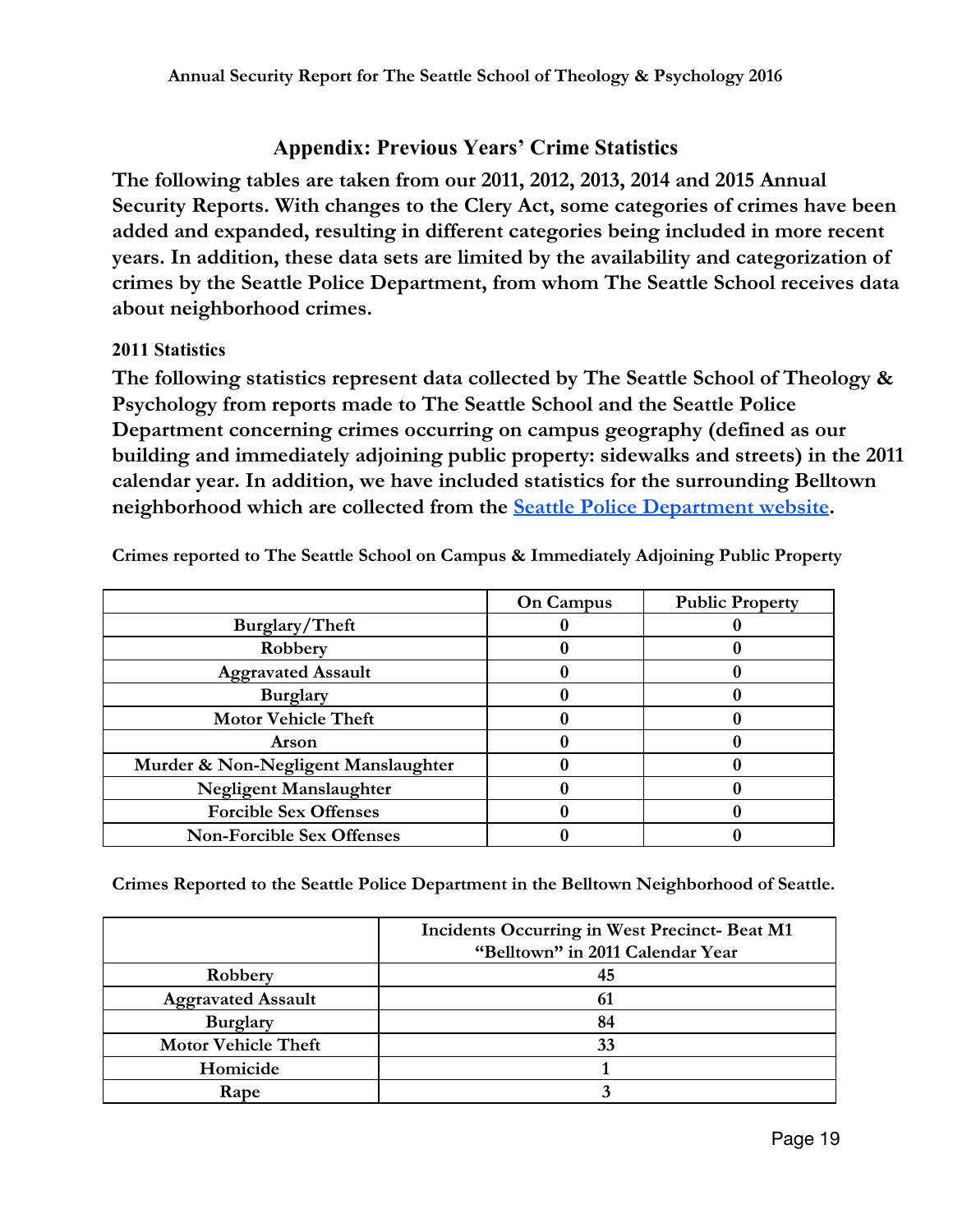#### **2012 Statistics**

**The following statistics represent data collected by The Seattle School of Theology & Psychology from reports made to The Seattle School and the Seattle Police Department concerning crimes occurring on campus geography (defined as our building and immediately adjoining public property: sidewalks and streets) in the 2012 calendar year. In addition, we have included statistics for the surrounding Belltown neighborhood which are collected from the Seattle Police [Department](https://www.seattle.gov/police/information-and-data/crime-dashboard) website.**

|                                     | <b>On Campus</b> | <b>Public Property</b> |
|-------------------------------------|------------------|------------------------|
| Burglary/Theft                      |                  |                        |
| Robbery                             |                  |                        |
| <b>Aggravated Assault</b>           |                  |                        |
| <b>Burglary</b>                     |                  |                        |
| <b>Motor Vehicle Theft</b>          |                  |                        |
| Arson                               |                  |                        |
| Murder & Non-Negligent Manslaughter |                  |                        |
| <b>Negligent Manslaughter</b>       |                  |                        |
| <b>Forcible Sex Offenses</b>        |                  |                        |
| <b>Non-Forcible Sex Offenses</b>    |                  |                        |
| <b>Domestic Violence</b>            |                  |                        |
| <b>Dating Violence</b>              |                  |                        |
| Stalking                            |                  |                        |

**Crimes reported to The Seattle School on Campus & Immediately Adjoining Public Property**

**Crimes Reported to the Seattle Police Department in the Belltown Neighborhood of Seattle.**

|                            | Incidents Occurring in West Precinct- Beat M1 |  |
|----------------------------|-----------------------------------------------|--|
|                            | "Belltown" in 2012 Calendar Year              |  |
| Robbery                    | 21                                            |  |
| <b>Aggravated Assault</b>  | 180                                           |  |
| <b>Burglary</b>            | 82                                            |  |
| <b>Motor Vehicle Theft</b> | 31                                            |  |
| <b>Non-Motor Vehicle</b>   | 316                                           |  |
| Theft/Larceny              |                                               |  |
| Homicide                   |                                               |  |
| Rape                       | 3                                             |  |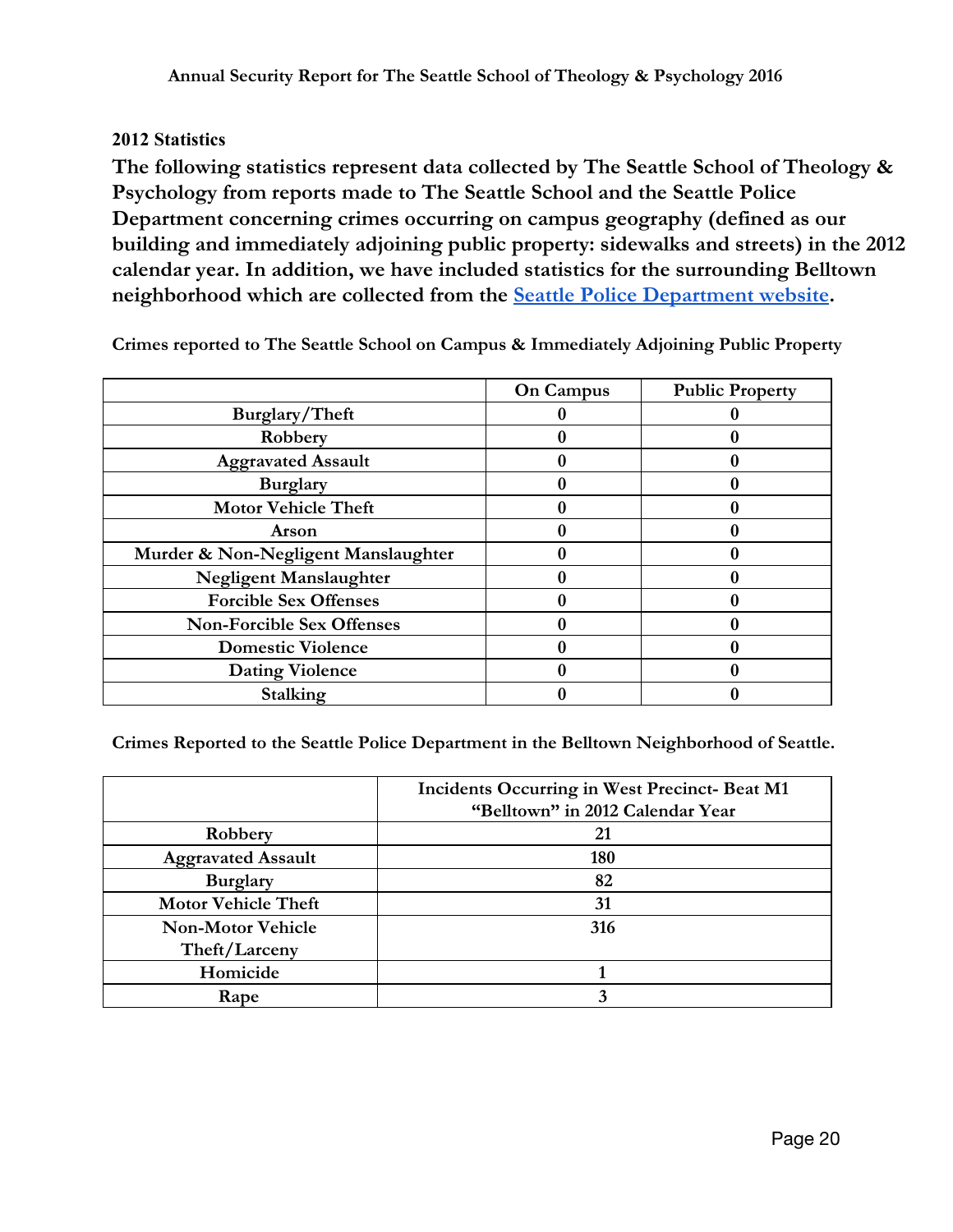#### **2012 Statistics Continued**

**Reported Hate Crimes\* on The Seattle School Campus & Immediately Adjoining Public Property**

|                                     | On Campus | <b>Public Property</b> |
|-------------------------------------|-----------|------------------------|
| Burglary/Theft                      |           |                        |
| Robbery                             |           |                        |
| <b>Aggravated Assault</b>           |           |                        |
| <b>Burglary</b>                     |           |                        |
| <b>Motor Vehicle Theft</b>          |           |                        |
| <b>Arson</b>                        |           |                        |
| Murder & Non-Negligent Manslaughter |           |                        |
| <b>Negligent Manslaughter</b>       |           |                        |
| <b>Forcible Sex Offenses</b>        |           |                        |
| <b>Non-Forcible Sex Offenses</b>    |           |                        |
| <b>Domestic Violence</b>            |           |                        |
| <b>Dating Violence</b>              |           |                        |
| Stalking                            |           |                        |

**\*Crimes are classified as a hate crime when there is evidence that a victim was intentionally selected on the basis of gender, sexual orientation, race, religion, ethnicity, or disability. If a hate crime occurs, it will be identified by nature of the discrimination (i.e. gender, religion, etc.).**

**The City of Seattle does not currently distinguish hate crimes in its available crime statistics sorted by neighborhood.**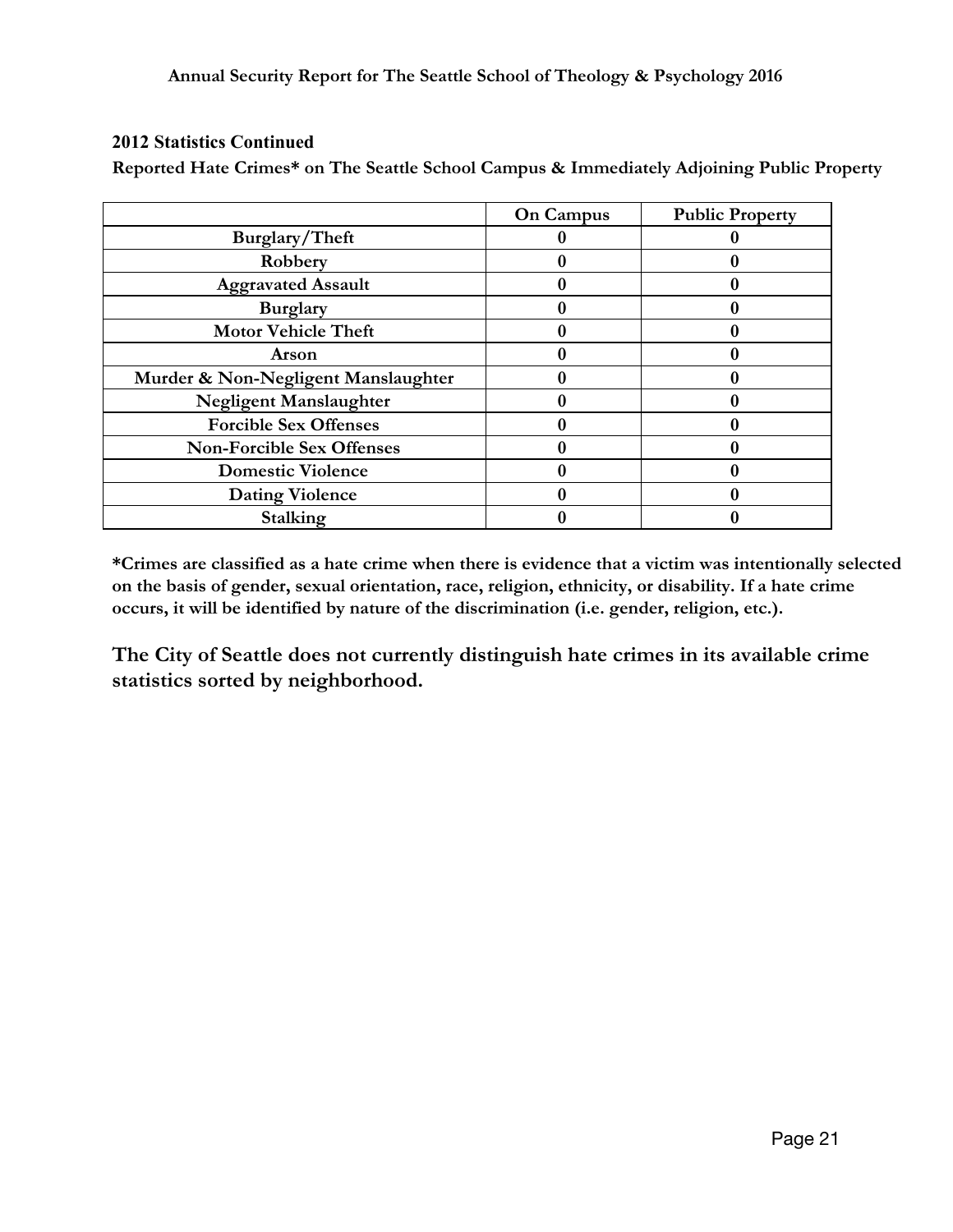#### **2013 Statistics**

**The following statistics represent data collected by The Seattle School of Theology & Psychology from reports made to The Seattle School and the Seattle Police Department concerning crimes occurring on campus geography (defined as our building and immediately adjoining public property: sidewalks and streets) in the 2013 calendar year. In addition, we have included statistics for the surrounding Belltown neighborhood which are collected from the Seattle Police [Department](https://www.seattle.gov/police/information-and-data/crime-dashboard) website.**

|                                     | On Campus | <b>Public Property</b> |
|-------------------------------------|-----------|------------------------|
| Burglary/Theft                      |           |                        |
| Robbery                             |           |                        |
| <b>Aggravated Assault</b>           |           |                        |
| <b>Burglary</b>                     |           |                        |
| <b>Motor Vehicle Theft</b>          |           |                        |
| <b>Arson</b>                        |           |                        |
| Murder & Non-Negligent Manslaughter |           |                        |
| Negligent Manslaughter              |           |                        |
| <b>Forcible Sex Offenses</b>        |           |                        |
| <b>Non-Forcible Sex Offenses</b>    |           |                        |
| <b>Domestic Violence</b>            |           |                        |
| <b>Dating Violence</b>              |           |                        |
| Stalking                            |           |                        |

**Crimes reported to The Seattle School on Campus & Immediately Adjoining Public Property**

**(Figures based on reports filed with The Seattle School and may or may not correspond to reports filed with police.)**

**Crimes Reported to the Seattle Police Department in the Belltown Neighborhood of Seattle**

|                            | Incidents Occurring in West Precinct- Beat M1<br>"Belltown" in 2013 Calendar Year |  |
|----------------------------|-----------------------------------------------------------------------------------|--|
| Robbery                    | 32                                                                                |  |
| <b>Aggravated Assault</b>  | 40                                                                                |  |
| <b>Burglary</b>            | 131                                                                               |  |
| <b>Motor Vehicle Theft</b> | 37                                                                                |  |
| <b>Non-Motor Vehicle</b>   | 316                                                                               |  |
| Theft/Larceny              |                                                                                   |  |
| Homicide                   |                                                                                   |  |
| Rape                       |                                                                                   |  |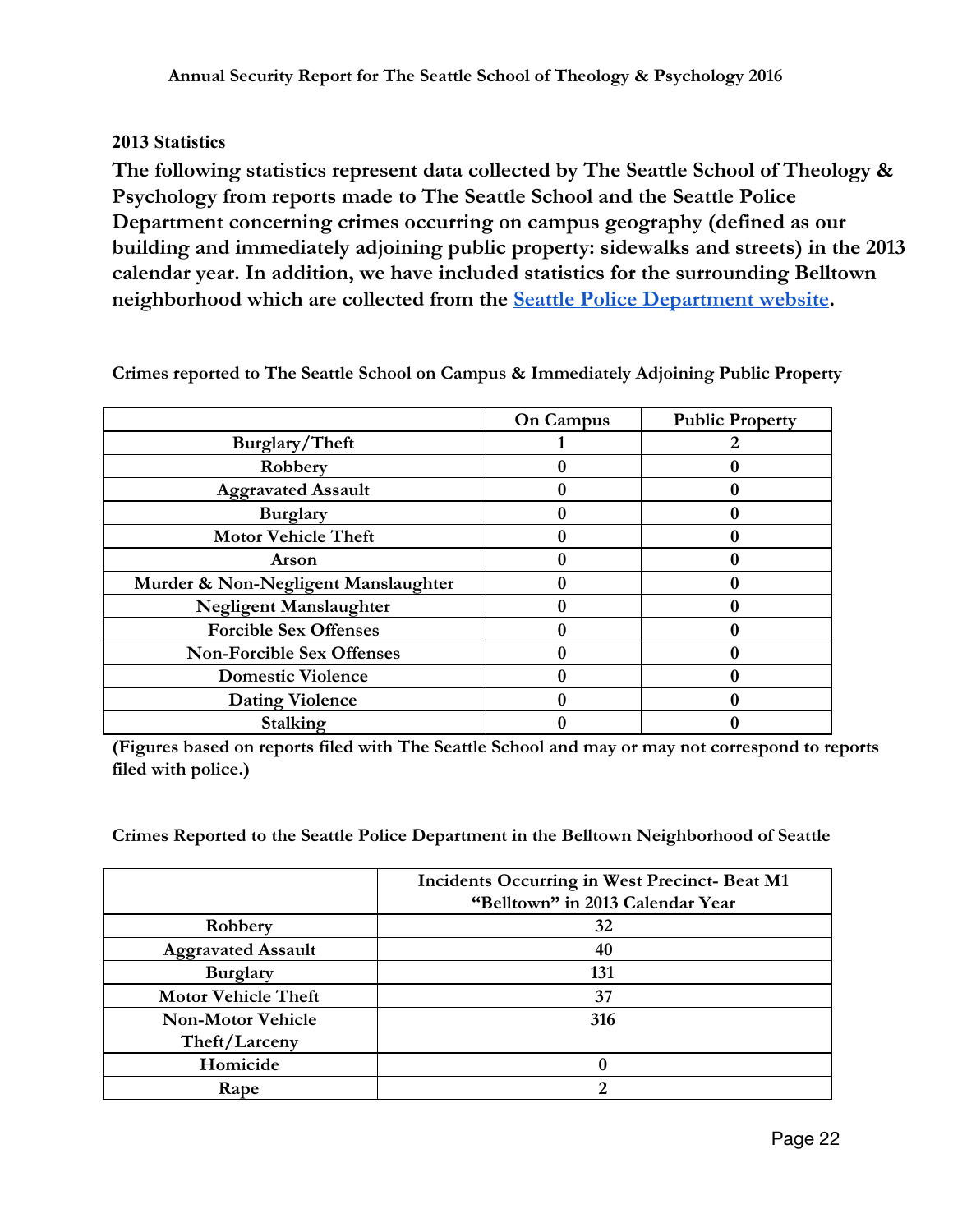#### **2013 Statistics Continued**

**The Seattle Police Department does not currently make available statistics for domestic violence by neighborhood. Citywide, in 2013, domestic violence accounted for 30% of all recorded aggravated assaults.**

|                                     | <b>On Campus</b> | <b>Public Property</b> |
|-------------------------------------|------------------|------------------------|
| Burglary/Theft                      |                  |                        |
| Robbery                             |                  |                        |
| <b>Aggravated Assault</b>           |                  |                        |
| <b>Burglary</b>                     |                  |                        |
| <b>Motor Vehicle Theft</b>          |                  |                        |
| Arson                               |                  |                        |
| Murder & Non-Negligent Manslaughter |                  |                        |
| Negligent Manslaughter              |                  |                        |
| <b>Forcible Sex Offenses</b>        |                  |                        |
| <b>Non-Forcible Sex Offenses</b>    |                  |                        |
| <b>Domestic Violence</b>            |                  |                        |
| <b>Dating Violence</b>              |                  |                        |
| Stalking                            |                  |                        |

**Reported Hate Crimes\* on The Seattle School Campus & Immediately Adjoining Public Property**

**\*Crimes are classified as a hate crime when there is evidence that a victim was intentionally selected on the basis of gender, sexual orientation, race, religion, ethnicity, or disability. If a hate crime occurs, it will be identified by nature of the discrimination (i.e. gender, religion, etc.).**

**The City of Seattle does not currently distinguish hate crimes in its available crime statistics sorted by neighborhood.**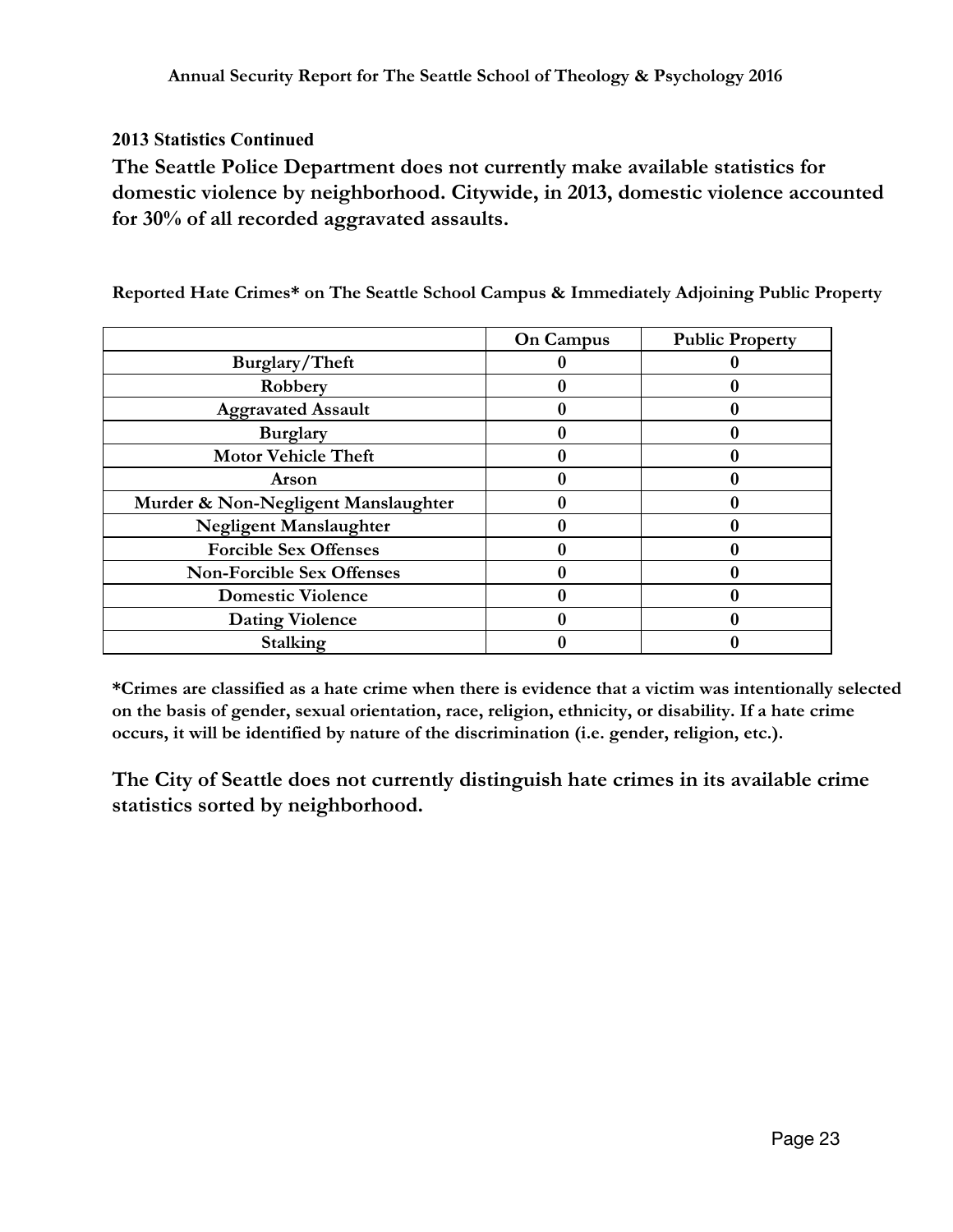#### **2014 Statistics**

**The following statistics represent data collected by The Seattle School of Theology & Psychology from reports made to The Seattle School and the Seattle Police Department concerning crimes occurring on campus geography (defined as our building and immediately adjoining public property: sidewalks and streets) in the 2014 calendar year. In addition, we have included statistics for the surrounding Belltown neighborhood which are collected from the Seattle Police [Department](https://www.seattle.gov/police/information-and-data/crime-dashboard) website.**

|                                     | On Campus | <b>Public Property</b> |
|-------------------------------------|-----------|------------------------|
| Burglary/Theft                      |           |                        |
| Robbery                             |           |                        |
| <b>Aggravated Assault</b>           |           |                        |
| <b>Burglary</b>                     |           |                        |
| <b>Motor Vehicle Theft</b>          |           |                        |
| <b>Arson</b>                        |           |                        |
| Murder & Non-Negligent Manslaughter |           |                        |
| Negligent Manslaughter              |           |                        |
| <b>Forcible Sex Offenses</b>        |           |                        |
| <b>Non-Forcible Sex Offenses</b>    |           |                        |
| <b>Domestic Violence</b>            |           |                        |
| <b>Dating Violence</b>              |           |                        |
| Stalking                            |           |                        |

**Crimes reported to The Seattle School on Campus & Immediately Adjoining Public Property**

**(Figures based on reports filed with The Seattle School and may or may not correspond to reports filed with police.)**

**Crimes Reported to the Seattle Police Department in the Belltown Neighborhood of Seattle**

|                            | Incidents Occurring in West Precinct- Beat M1<br>"Belltown" in 2014 Calendar Year |
|----------------------------|-----------------------------------------------------------------------------------|
| Robbery                    | 44                                                                                |
| <b>Aggravated Assault</b>  | 62                                                                                |
| <b>Burglary</b>            | 77                                                                                |
| <b>Motor Vehicle Theft</b> | 65                                                                                |
| <b>Non-Motor Vehicle</b>   | 1082                                                                              |
| Theft/Larceny              |                                                                                   |
| Homicide                   |                                                                                   |
| Rape                       |                                                                                   |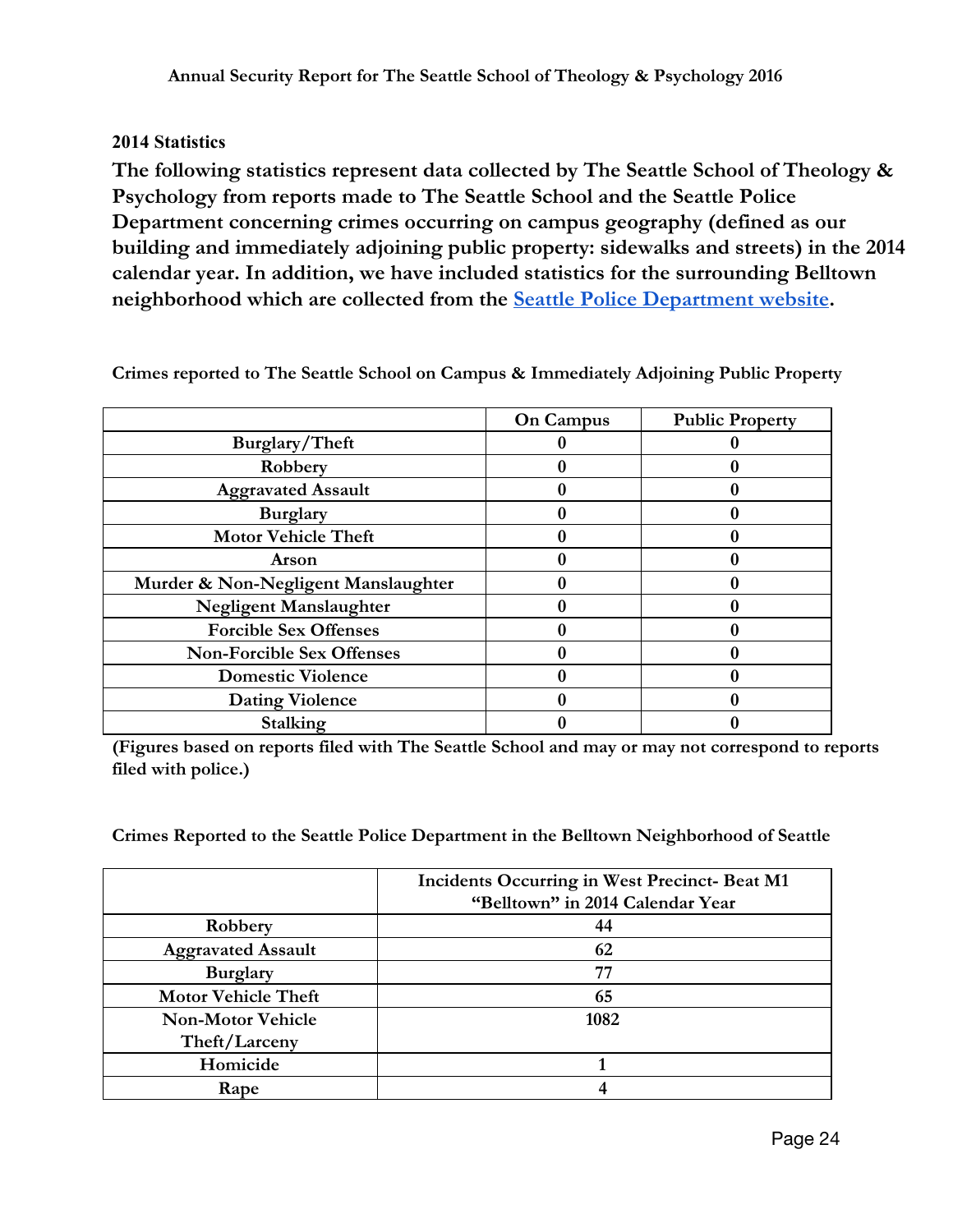#### **2014 Statistics Continued**

**The Seattle Police Department does not currently make available statistics for domestic violence by neighborhood.**

|                                     | On Campus | <b>Public Property</b> |
|-------------------------------------|-----------|------------------------|
| Burglary/Theft                      |           |                        |
| Robbery                             |           |                        |
| <b>Aggravated Assault</b>           |           |                        |
| <b>Burglary</b>                     |           |                        |
| <b>Motor Vehicle Theft</b>          |           |                        |
| Arson                               |           |                        |
| Murder & Non-Negligent Manslaughter |           |                        |
| <b>Negligent Manslaughter</b>       |           |                        |
| <b>Forcible Sex Offenses</b>        |           |                        |
| <b>Non-Forcible Sex Offenses</b>    |           |                        |
| <b>Domestic Violence</b>            |           |                        |
| <b>Dating Violence</b>              |           |                        |
| Stalking                            |           |                        |

**Reported Hate Crimes\* on The Seattle School Campus & Immediately Adjoining Public Property**

**\*Crimes are classified as a hate crime when there is evidence that a victim was intentionally selected on the basis of gender, sexual orientation, race, religion, ethnicity, or disability. If a hate crime occurs, it will be identified by nature of the discrimination (i.e. gender, religion, etc.).**

**The City of Seattle does not currently distinguish hate crimes in its available crime statistics sorted by neighborhood.**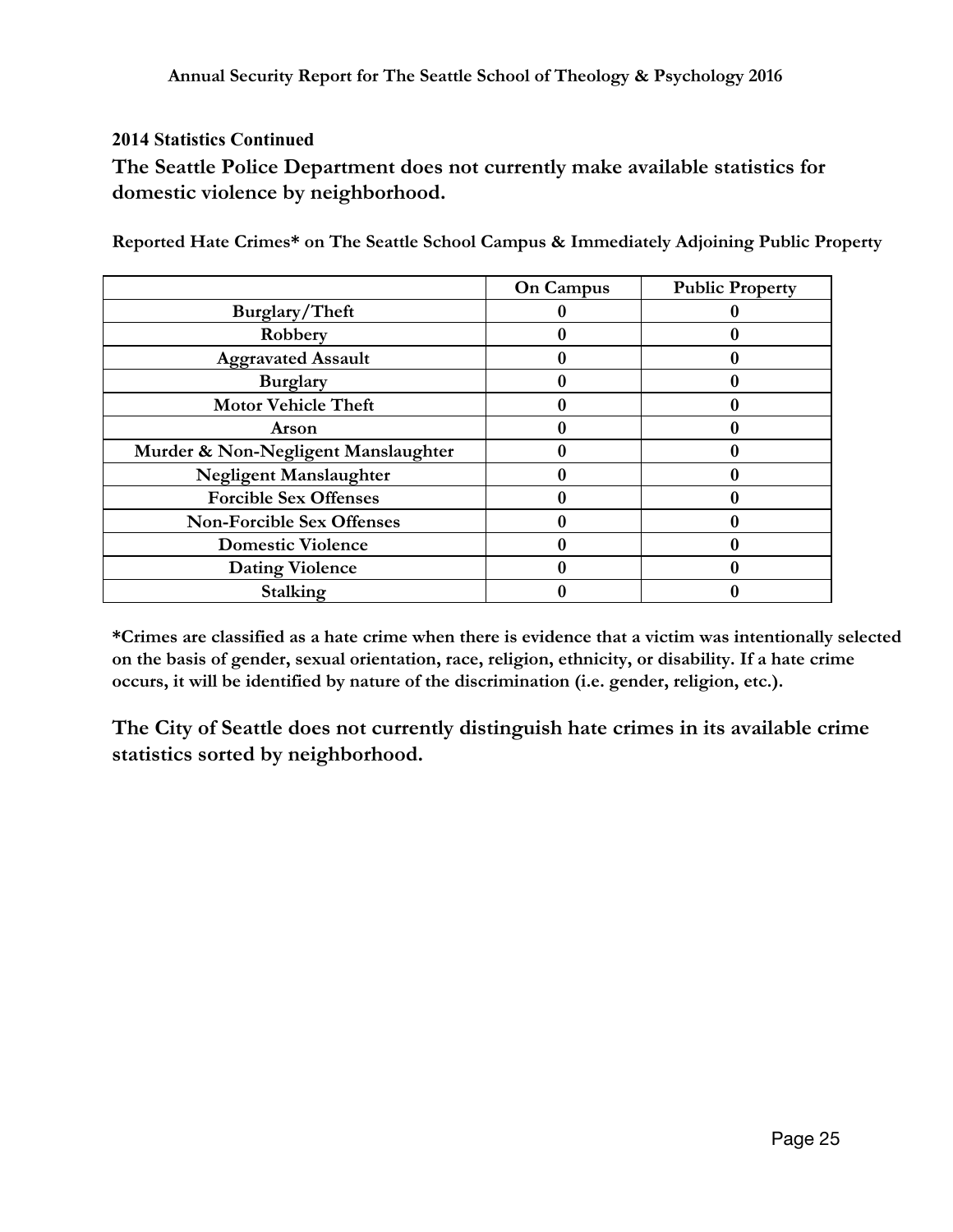#### **2015 Statistics**

**The following statistics represent data collected by The Seattle School of Theology & Psychology from reports made to The Seattle School and the Seattle Police Department concerning crimes occurring on campus geography (defined as our building and immediately adjoining public property: sidewalks and streets) in the 2015 calendar year. In addition, we have included statistics for the surrounding Belltown neighborhood which are collected from the Seattle Police [Department](https://www.seattle.gov/police/information-and-data/crime-dashboard) website.**

|                                     | <b>On Campus</b> | <b>Public Property</b> |
|-------------------------------------|------------------|------------------------|
| Burglary/Theft                      |                  |                        |
| Robbery                             |                  |                        |
| <b>Aggravated Assault</b>           |                  |                        |
| <b>Burglary</b>                     |                  |                        |
| <b>Motor Vehicle Theft</b>          |                  |                        |
| Arson                               |                  |                        |
| Murder & Non-Negligent Manslaughter |                  |                        |
| Negligent Manslaughter              |                  |                        |
| <b>Forcible Sex Offenses</b>        |                  |                        |
| <b>Non-Forcible Sex Offenses</b>    |                  |                        |
| <b>Domestic Violence</b>            |                  |                        |
| <b>Dating Violence</b>              |                  |                        |
| Stalking                            |                  |                        |

**Crimes reported to The Seattle School on Campus & Immediately Adjoining Public Property**

**(Figures based on reports filed with The Seattle School and may or may not correspond to reports filed with police.)**

**Crimes Reported to the Seattle Police Department in the Belltown Neighborhood of Seattle**

|                            | Incidents Occurring in West Precinct- Beat M1 |
|----------------------------|-----------------------------------------------|
|                            | "Belltown" in 2015 Calendar Year              |
| Robbery                    | 23                                            |
| <b>Aggravated Assault</b>  | 39                                            |
| <b>Burglary</b>            | 157                                           |
| <b>Motor Vehicle Theft</b> | 43                                            |
| <b>Non-Motor Vehicle</b>   | 872                                           |
| Theft/Larceny              |                                               |
| Homicide                   | 2                                             |
| Rape                       | റ                                             |
| Arson                      |                                               |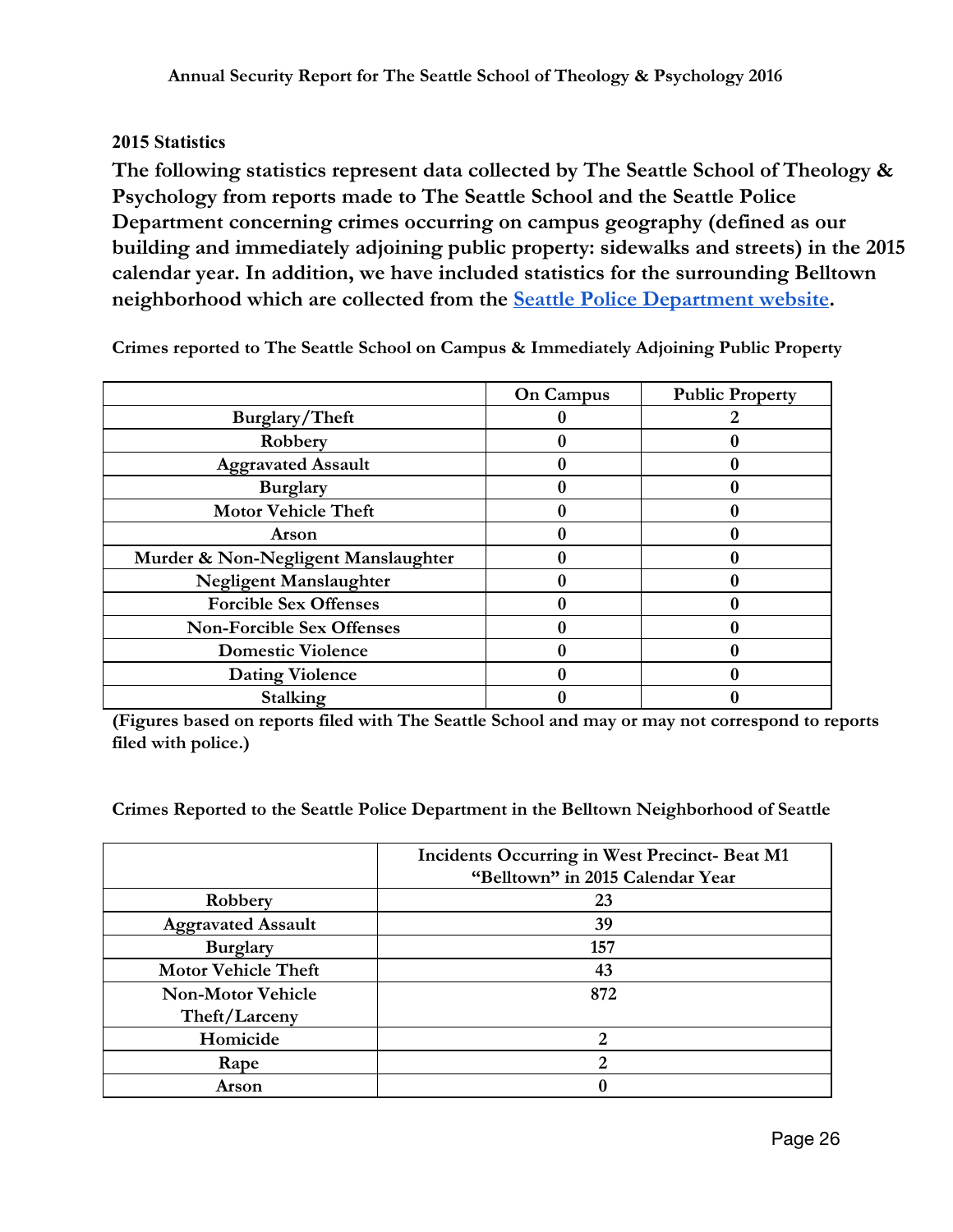#### **2015 Statistics Continued**

**The Seattle Police Department does not currently make available statistics for domestic violence by neighborhood.**

**Reported Hate Crimes\* on The Seattle School Campus & Immediately Adjoining Public Property**

|                                     | <b>On Campus</b> | <b>Public Property</b> |
|-------------------------------------|------------------|------------------------|
| Burglary/Theft                      |                  |                        |
| Robbery                             |                  |                        |
| <b>Aggravated Assault</b>           |                  |                        |
| <b>Burglary</b>                     |                  |                        |
| <b>Motor Vehicle Theft</b>          |                  |                        |
| Arson                               |                  |                        |
| Murder & Non-Negligent Manslaughter |                  |                        |
| Negligent Manslaughter              |                  |                        |
| <b>Forcible Sex Offenses</b>        |                  |                        |
| <b>Non-Forcible Sex Offenses</b>    |                  |                        |
| <b>Domestic Violence</b>            |                  |                        |
| <b>Dating Violence</b>              |                  |                        |
| Stalking                            |                  |                        |

**\*Crimes are classified as a hate crime when there is evidence that a victim was intentionally selected on the basis of gender, sexual orientation, race, religion, ethnicity, or disability. If a hate crime occurs, it will be identified by nature of the discrimination (i.e. gender, religion, etc.).**

**The City of Seattle does not currently distinguish hate crimes in its available crime statistics sorted by neighborhood.**